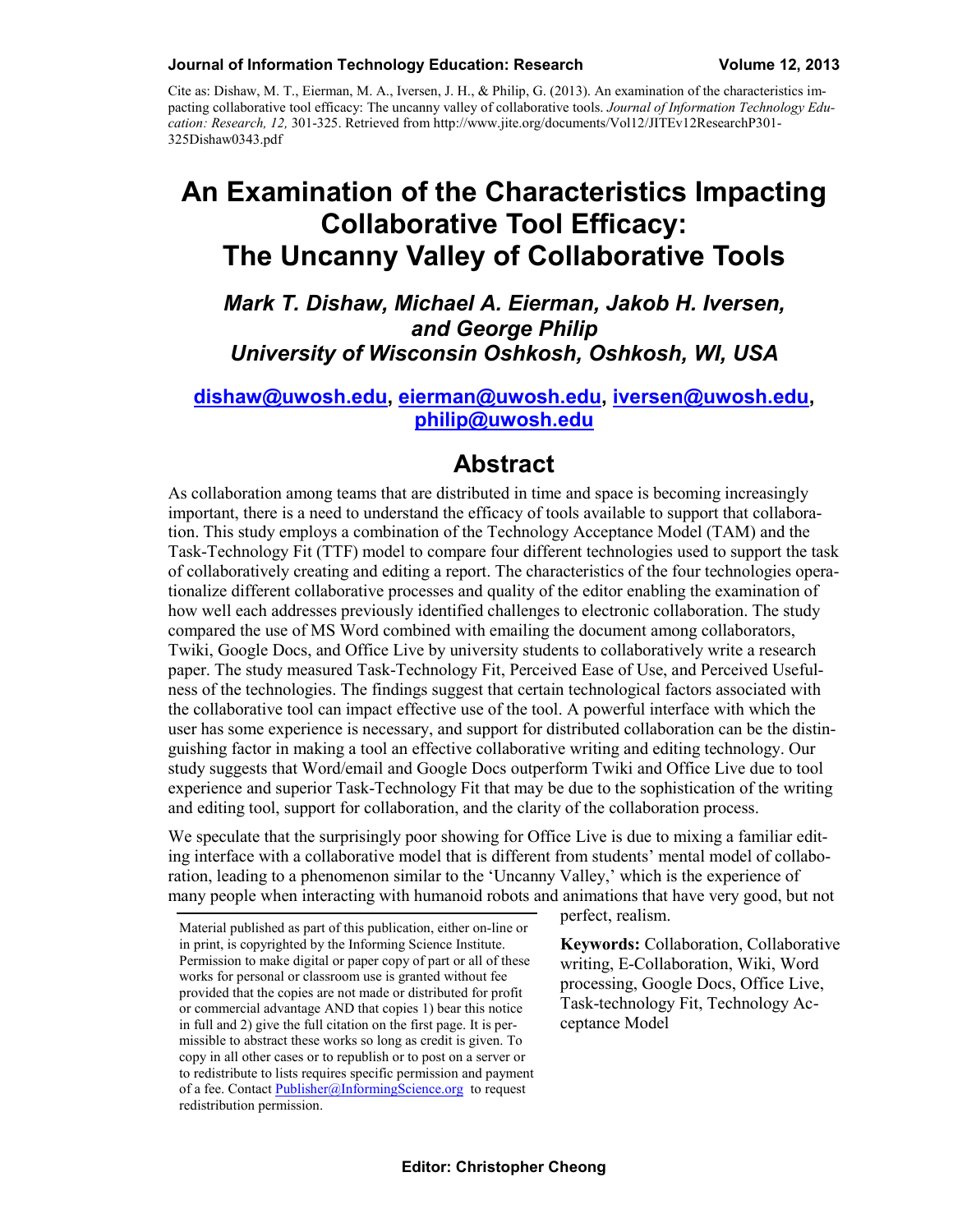# **Introduction**

In general, organizations that are more collaborative perform better (Frost & Sullivan, 2006). To this end, organizations are relying increasingly on virtual teams to perform a range of activities (Hertel, Geister, & Konradt, 2005). Because members of virtual teams do not necessarily work in close proximity, finding ways to support collaboration effectively among members raises new challenges. Although a variety of factors affect collaboration, including organizational culture and de-centralized structure, technology is the primary tool in supporting collaboration in virtual teams. In recent years, several technologies have been developed to support e-collaboration, including wikis and online office suites, like Google Docs and Zoho. Even the venerable off-line giant, Microsoft, has made moves to support online collaboration through its Office Live and subsequent Office 365 offerings. However, the efficacy of these technologies in supporting virtual teams has not been adequately studied.

Collaborative work is also pertinent to the educational field. Many college courses involve group work where teams of students are asked to create a report as the final result of a collaborative effort. Creating such a shared document often causes students great trouble in coordinating the effort when using traditional tools. Educators were early adopters of wiki technology as a way to increase student engagement and collaboration within the classroom (Parker & Chao, 2007) and have continued with other Web 2.0 collaborative tools (Brodahl, Hadjerrouit, & Kristian, 2011). Educational uses of wikis included creating a shared annotated bibliography of class readings; developing shared lecture notes; publishing syllabi, assignments, and handouts; and having students collaborate on shared documents such as research papers, reports, study guides, and article critiques (Chu, 2008; Hazari, North, & Moreland, 2008; Watson, Boudreau, York, Greiner, & Wynn, 2008). Again, the efficacy of the tool use in education has not been systematically evaluated.

In a previous study, we examined how Twiki compared with a combination of Microsoft Word and email when used to complete a collaborative task in a virtual team (Dishaw, Eierman, Iversen, & Philip, 2011). The results from having 552 undergraduate students complete a project in groups of three, showed that:

- 1. There was no difference between the groups using Word and the groups using Twiki regarding the perceived effort required to collaborate on the project.
- 2. Students using Word and email perceived the Task-Technology Fit to be better than students using Twiki.
- 3. Word and email was perceived to be more useful than Twiki in completing the project.
- 4. Word and email was rated easier to use than Twiki.

The first three of these results were somewhat surprising as the Twiki tool was designed explicitly to support collaborative work. However, the last finding, that Word and email was easier to use, was not surprising, as the Twiki tool had a relatively simple editing interface, typical of web editors of the time. Overall, our conclusion was that "there currently is no advantage for students in using wiki technology in a collaborative writing assignment." (Dishaw et al., 2011) However, this conclusion, although interesting, does not sufficiently answer why these results were observed.

In this paper, we expand on the previous study by including two additional technologies: Google Docs and Office Live. Both these technologies operationalize the collaborative writing and editing in a manner that should help explain why the previous results were observed. With a wiki there isn't a notion of a traditional document – instead, the users build a website consisting of multiple inter-linked pages. The addition of Google Docs enables comparison with a technology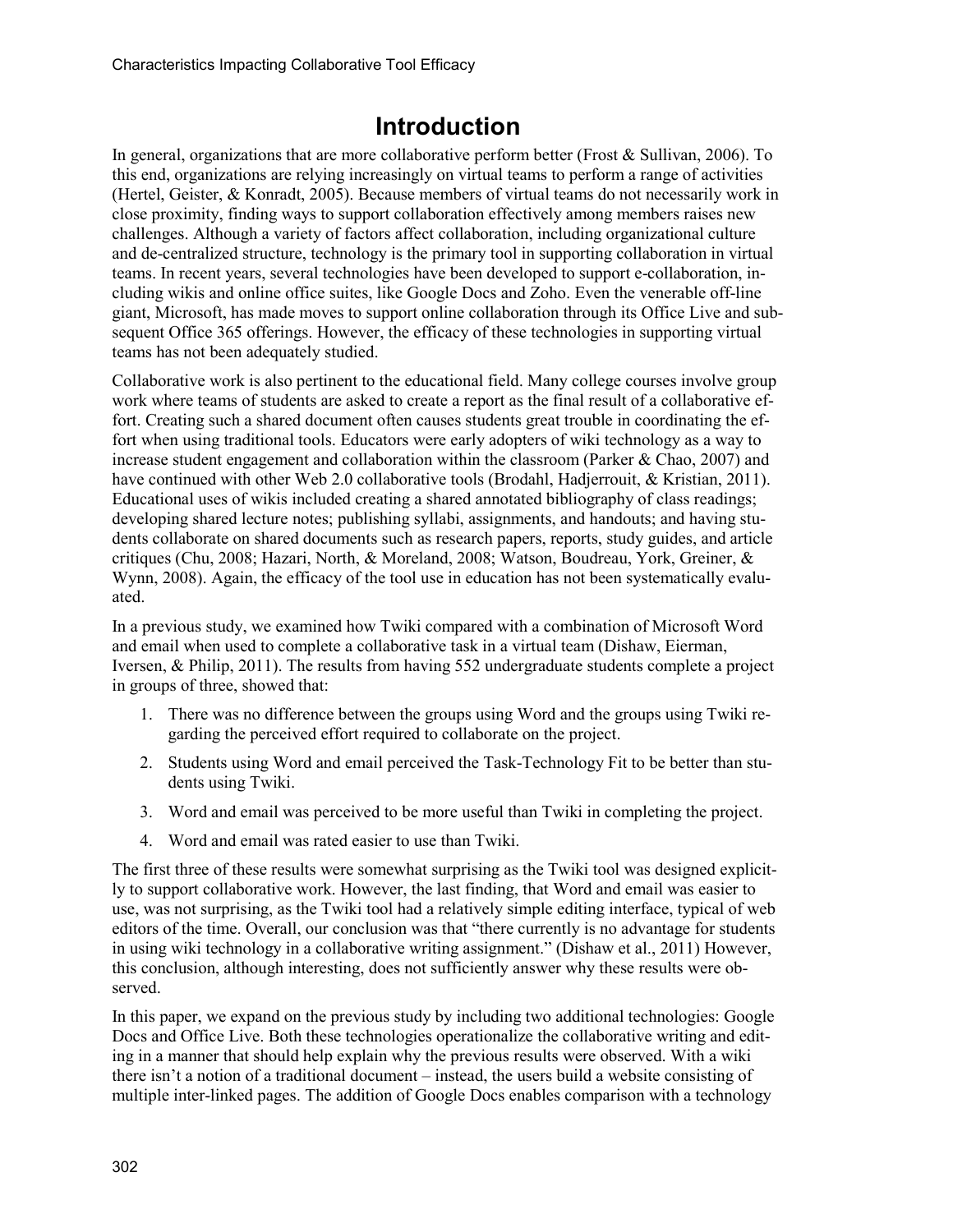that has the same central collaboration model as a wiki, but instead of web pages, it employs a document-based model similar to MS Word. Including Office Live, which uses MS Word as the editor, but a central document repository in the cloud, enables a comparison with a rich editor like MS Word but with a different collaboration model.

In this paper, we explore these issues deeper and determine if other technologies may be more suited than wikis to challenge the combination of Word and email in collaboratively writing a paper and to understand why the efficacy of the tools may differ.

# **Theoretical Background**

The idea that information technology could support communication and collaboration has been around for a number of years (Markus, 1994; Orlikowski, 1993). The primary goal of this support is connecting individuals across time and space to support the completion of some task. Electronic collaboration (e-collaboration) has been broadly defined as using electronic technologies by the members of a team to accomplish some task (Kock, 2005). E-collaboration has been studied in a variety of areas such as project management (Leuthold, Huber, & Plüss, 2012; Sonnenwald, 2010), interorganizational learning (Choi & Ko, 2012), supply chain (Chong, Ooi, & Sohal, 2009; Saosaovaphak, Shee, & Sadler, 2009), manufacturing (Rosenzweig, 2009), and systems analysis (Bragge & Merisalo-Rantanen, 2009). Although these studies cover a diverse set of subject areas and use a diverse set of e-collaboration technologies, there are relatively few studies of ecollaboration in support of collaborative document creation.

Hazari et al. (2008) found that wikis can promote collaboration in group assignments. Further, a case study by Chu (2008), where students worked in groups to develop a chapter for a wikibook (an online book created with wiki technology), found that the students thought that the use of a wiki improved both their collaboration and the quality of their work. However, Dishaw et al. (2011) found that students perceived that exchanging MS Word documents via email to be a better fit for the collaborative writing task than using a wiki. Blau and Caspi (2009) found that the perceived quality of the resulting document was increased when drafts were shared with others for suggestions or editing via Google Docs. However, they found that students felt that others reduced the quality of the document if the collaborator actually edited the individual's own text rather than just reading the document or suggesting changes. Rienzo and Han (2009) found that students have a preference for Google Docs' real-time editing capabilities and the familiarity and robustness of Office Live. However, they do not evaluate the impact of these tools during execution of an actual task.

An assessment of collaborative technologies by Nosek and McManus (2008) suggests that they are not as effective as they might be. They suggest that challenges facing effective e-collaboration include 1) group process challenges, 2) theoretical challenges that limit the scope of work and new conceptualizations, 3) conceptual challenges that affect what individuals conceive of doing with the technology, 4) technical challenges that limit what the technology can do, and 5) use challenges that suggest usefulness is the only predictor for continued acceptance and use of a technology (Kock & Nosek, 2005; Nosek & McManus, 2008). Kock (2008) suggests that the basis for this lack of effectiveness may be rooted in the lack of media richness and media naturalness in e-collaboration technologies. When media lack richness and naturalness, they are thought to pose obstacles to communication because they do not have key characteristics present in faceto-face communication. Our previous study (Dishaw et al., 2011) identified three of the above five challenges to effective e-collaboration as possible explanations for the finding that Twiki was not perceived to support the task as well as MS Word/email.

First, students are likely to have a cognitive model of how group processes are traditionally carried out, which involves using word processing to write and edit a paper and email to share. The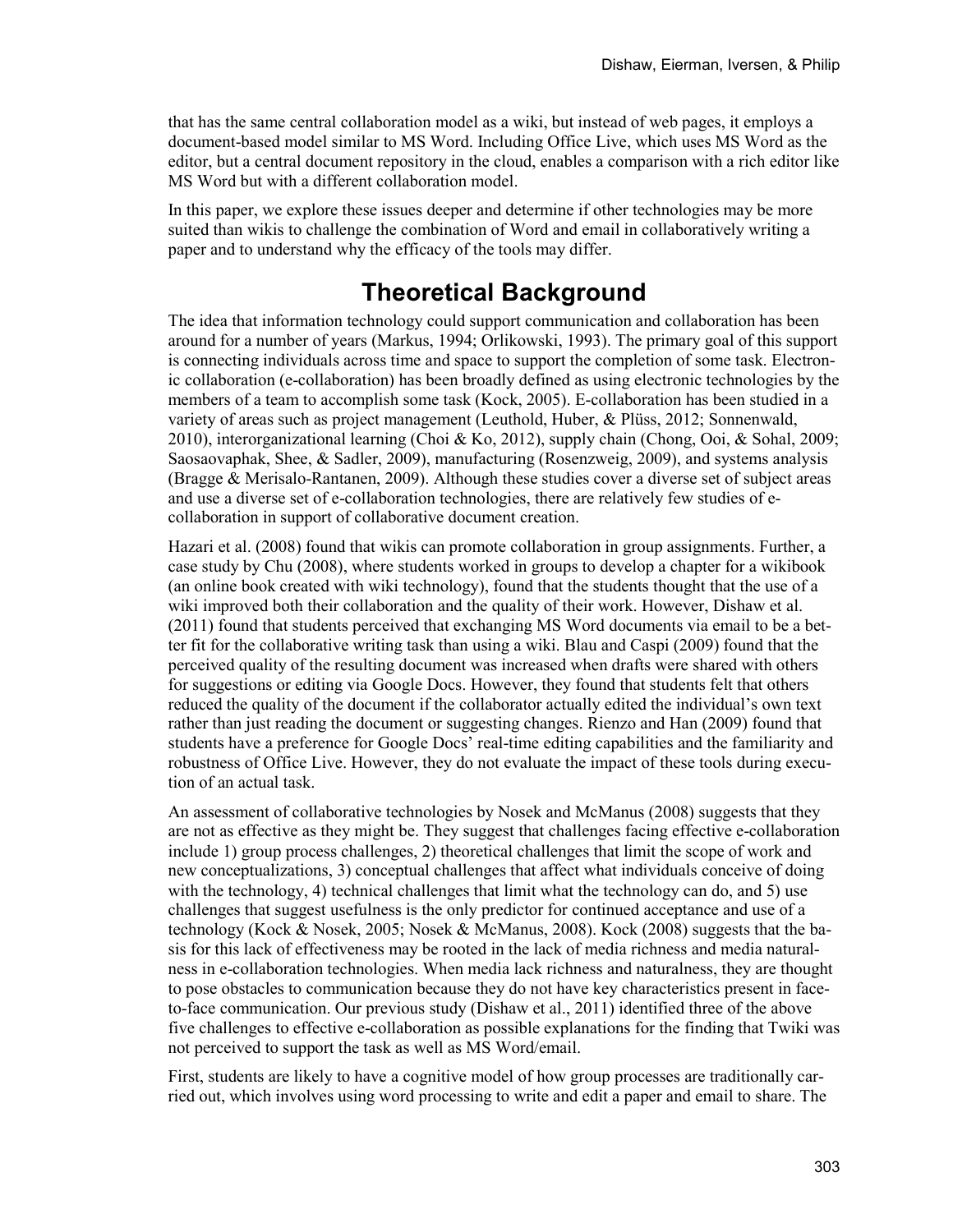students work on group projects in most of their courses at the university, but they are neither required to use a specific tool to support their work, nor provided with alternatives. Hence, they use MS Word and email, which are available and familiar. Because using a wiki requires a change in process, the adaptation may cause challenges that are reflected in their perceptions of the usefulness and ease of use of the new tool.

Second, conceptual challenges for individuals could be important. Students have a lot of experience using word processing software and likely have a very strong mental model of how to use this tool in editing a document. In contrast, although Twiki has some features similar to word processing software, its editing interface is different and its capabilities are much less sophisticated. This difference, even though students received instruction on Twiki, may have led to the perceptions of lower usefulness and ease of use because it did not fit their mental model of the task.

Finally, technical challenges are likely related to the conceptual challenge previously discussed. Twiki does not have a sophisticated interface with the same power as the word processing software. The quality of the interface has been suggested as potentially playing a key role in the success of collaboration technologies (Garza & Kock, 2007)**.** Additionally, tracking changes in a Twiki document requires reviewing its history of different versions in different windows, which can be more confusing than tracking changes in MS Word. On the other hand, the history function of Twiki is far more robust than in Word, as it reliably keeps every version of the document, and students reported anecdotally that they found it very useful to be able to see who had made recent changes to the document. Also, if a group wanted to prevent others from seeing their work, the Twiki procedure for doing this is both difficult and unreliable. All these issues may contribute to the lower usefulness and ease of use perceptions of the Twiki collaboration technology.

In an effort to understand the factors that may be contributing to the perception that exchanging Word documents via email is "better" than using Twiki for collaborative document creation, we include Google Docs and Office Live in this study to include tools with functionality that differ along several dimensions. We assess the technology's impact using Task-Technology Fit theory.

Information systems research has used different approaches to assess the impact of a technology on the performance of a task and the utilization of the technology to perform the task. One widely accepted and used approach is the Technology Acceptance Model (TAM), which is used to determine the acceptance and eventual use of a technology based on the potential user's attitude toward using the technology (Davis, 1985).

The TAM suggests that the user's perception of the technology's ease of use impacts his/her attitude toward use of the technology and his/her perception of its usefulness. Perceived usefulness, in turn, impacts the attitude toward use. Both perceived usefulness and attitude toward use impact the intention to use the tool, which in turn, impacts actual use. Numerous studies have replicated Davis's (1985) study providing significant empirical evidence for the model (Adams, Nelson,  $\&$ Todd, 1992; Davis, 1989; Grover & Sengars, 1993; Massey, Cronan, & Hendrickson, 1993; Subramanian, 1994; Szajna, 1994). The model has been used in more than 100 studies to examine technology acceptance in a variety of settings (Chuttur, 2009). However, Chuttur (2009) has criticized the model as having limited explanatory and predictive power as well as a lack of practical value.

The TAM also has seen significant use to examine students' use/acceptance of information technology in education (Padilla-Meléndez, Garrido-Moreno, & Del Aguila-Obra, 2008). Dasgupta, Granger, and McGarry (2002) studied electronic collaboration technology specifically and found that TAM works well in understanding its acceptance and that perceived usefulness had a significant impact on actual use of the system. Other studies also confirm the efficacy of TAM in education. For example, Selim (2003) analyzed perceived usefulness and ease of use as predictors of the acceptance of web-based courses. Martins and Kellermanns (2004) also used TAM to deter-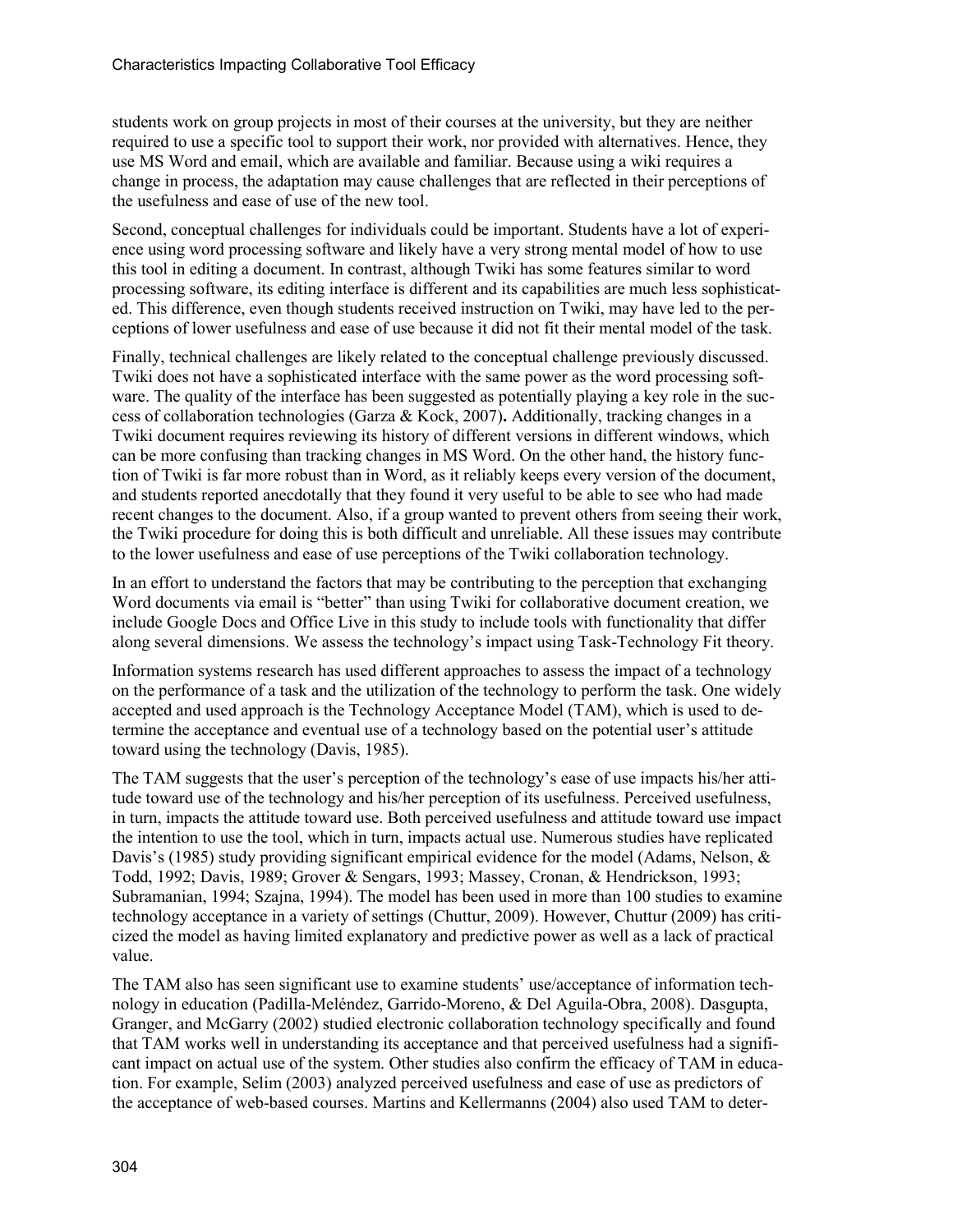mine that these two constructs impact the acceptance of web-based courses. Finally, Lee, Cheung, and Chen (2005) and Gong, Xu, and Yu (2004) suggest that an enhanced TAM can improve understanding of information technology acceptance in education. One such extension is Task-Technology Fit (TTF).

Task-Technology Fit (TTF) assesses the perceived fit between a user's task needs and the functionality provided by the technology ( Goodhue, 1995; Goodhue & Thompson, 1995). Dishaw and Strong (1999) combined TAM with TTF to introduce the TAM/TTF model (**[Figure 1](#page-4-0)**). The TAM/TTF model is a well-established extension to TAM that has more explanatory power than either model alone (Dishaw & Strong, 1999). The TAM/TTF model also has been used in over 100 studies to examine technology acceptance in a variety of settings. The TTF extension to TAM suggests not only that ease of use and usefulness indirectly impact acceptance of a tool, but also that ease of use and usefulness are impacted by the fit between the technology and the task, and that this fit also directly impacts acceptance (actual tool use in the model). This model also considers the effect of the user's experience with the tool on perceived ease of use and usefulness.



**Figure 1. Combined TAM/TTF model**

<span id="page-4-0"></span>The increased emphasis on collaboration in both the workplace and education and the recent focus on web-based technologies to support this collaboration suggest that understanding the efficacy and acceptance of these technologies is important to future decisions concerning deployment of this technology. Past research in information systems has relied upon the concepts of acceptance and fit to explore these questions. This study uses the TAM/TTF model to begin exploring these questions.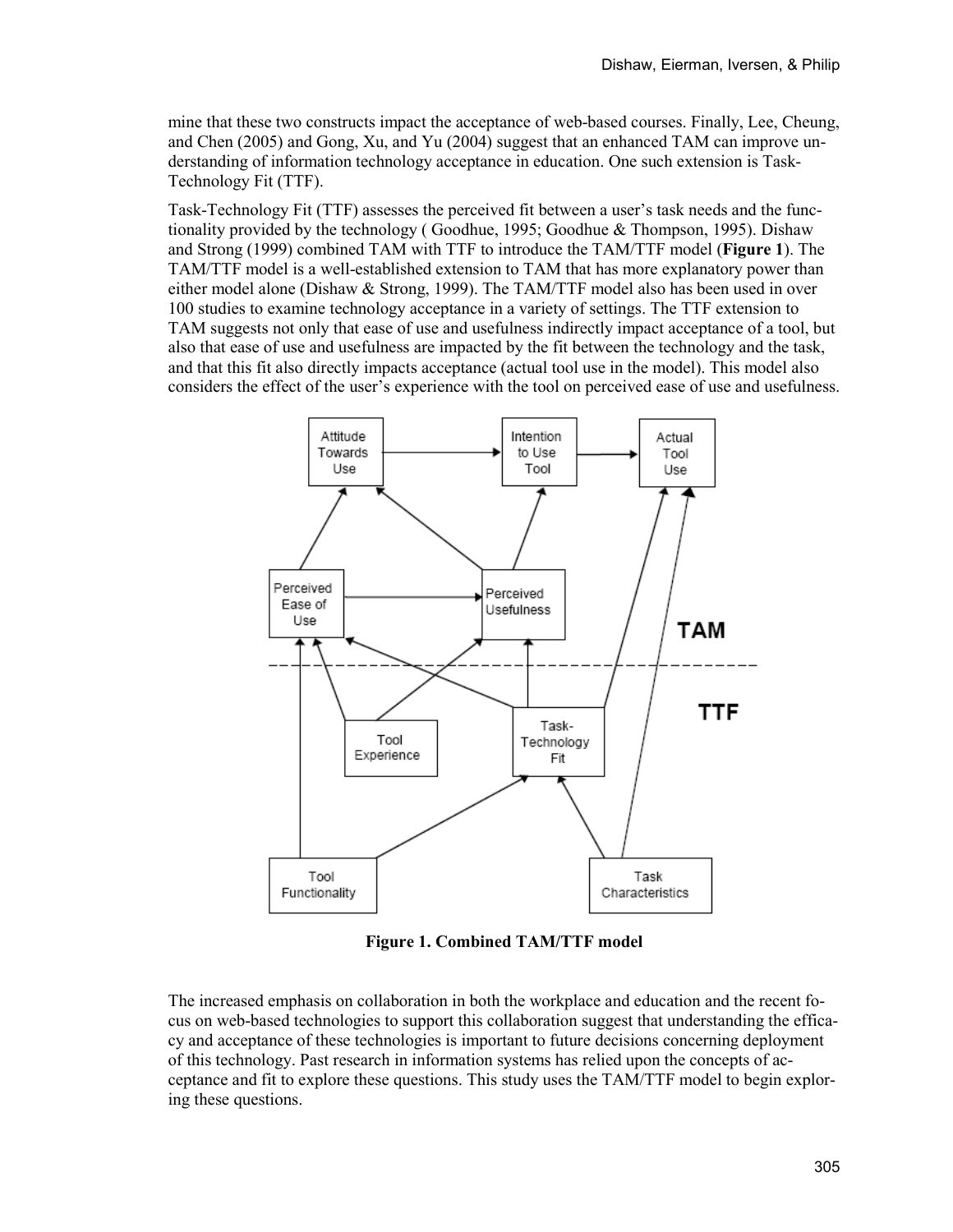# **Research Model**

This study uses an adaptation of the combined TAM/TTF model (**[Figure 2](#page-5-0)**) developed by the authors (Dishaw et al., 2011) to examine the research question:

*What technological factors impact user perceptions of the usefulness and ease of use of collaborative tools?*



**Figure 2. Research model**

<span id="page-5-0"></span>The dependent variables measured are the TAM variables Perceived Ease of Use and Perceived Usefulness and a variable developed for the previous study: Perceived Effort of Collaboration. The Perceived Effort of Collaboration construct was added to specifically address the study's focus on collaborative writing and editing. In the previous study (Dishaw et al., 2011) we speculated that the differences in the collaborative process enabled by each tool may help explain why one tool was perceived to be "better" than the other. That study found that subjects did perceive a difference in the effort of collaboration, justifying its continued use in the current study. Ease of Use and Usefulness are used instead of the TAM variables Attitudes Toward Use, Intention to Use, and Actual Tool Use because the users were required to use a particular technology. Because they did not have a choice, these variables became irrelevant. Additionally, research by Davis (1985) and Dishaw and Strong (1999) established that Ease of Use and Usefulness have significant impact on Attitudes toward Use and Intention to Use.

The independent variables measured are the TTF variables Task Characteristics and Tool Functionality. The task characteristics variable is held constant across treatments by assigning all subjects the same task (to write a group paper). Tool Functionality is varied between subjects. There are four treatment groups based on the tool used: Twiki, MS Word Documents exchanged via email, Office Live, and Google Docs.

In the original study (Dishaw et al., 2011), we examined Word compared to Twiki. As **[Figure 3](#page-6-0)** shows, there are significant differences between these technologies regarding three important characteristics. First, Twiki has a central document location, whereas Word documents are stored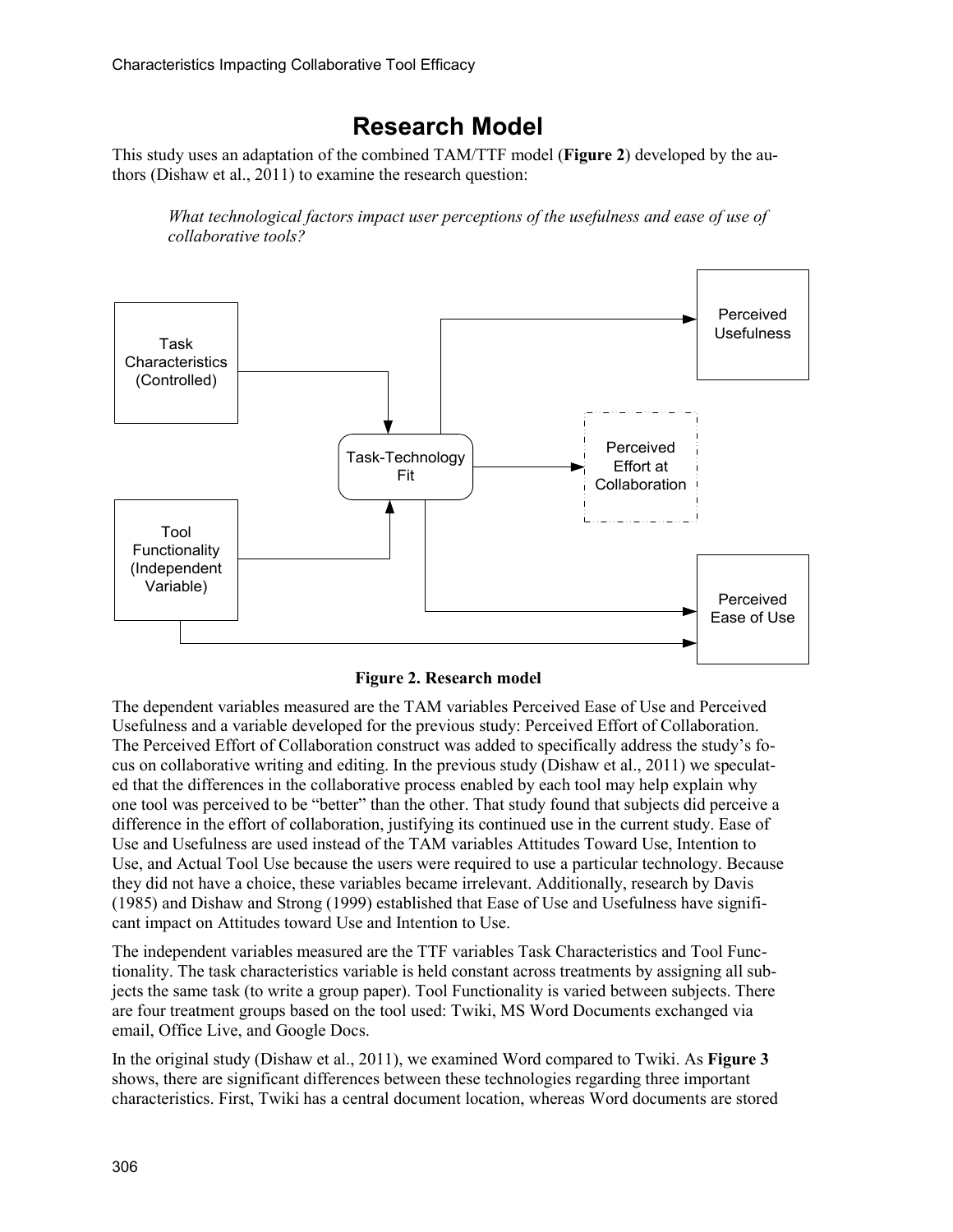locally on each collaborator's machine. Second, Twiki doesn't use a traditional notion of a document, but instead uses web pages. Third, Twiki has a simple and crude editor compared to a very powerful editor in Word.



#### **Figure 3. Technologies in original study arranged along three dimensions**

<span id="page-6-0"></span>The original study showed a significant difference between the Task-Technology Fit of the two technologies. To help examine this difference in terms of the role played by the tool characteristics, we introduced two new technologies, Google Docs and Office Live, which are similar to Word /Wiki in certain characteristics, but different in others. As seen in **[Figure](#page-7-0) 4**, Google Docs has the same central document location as Twiki, but the document model and the quality of the editor is closer to that of Word, and significantly different from Twiki. Office Live also has a traditional Word-like document model and editor, and physically, the Office Live document is located centrally like Twiki. However, it may not appear to be quite central because there is no real time update of documents during concurrent editing and because of its resemblance to the familiar Word. Because Office Live combines the strong editing experience of Word with built-in support for collaboration, it seems to have the best of both worlds.

The introduction of the new technologies led us to speculate that how closely the technology's editor matched the notion of a traditional word processing document would be important to some students. Several elements make up our notion of a word processing document, such as a representation of pages and margins. Closely related to the notion of a document is also the concept of a file and how documents are opened. The differences between the technologies with regard to these concepts are represented on the Perceived Document Model scale in Figure 4. The further a technology is placed to the right, the more elements of a traditional word processing document are manifest in that technology. This study does not attempt to determine the exact role of each of the characteristics in determining Task-Technology Fit.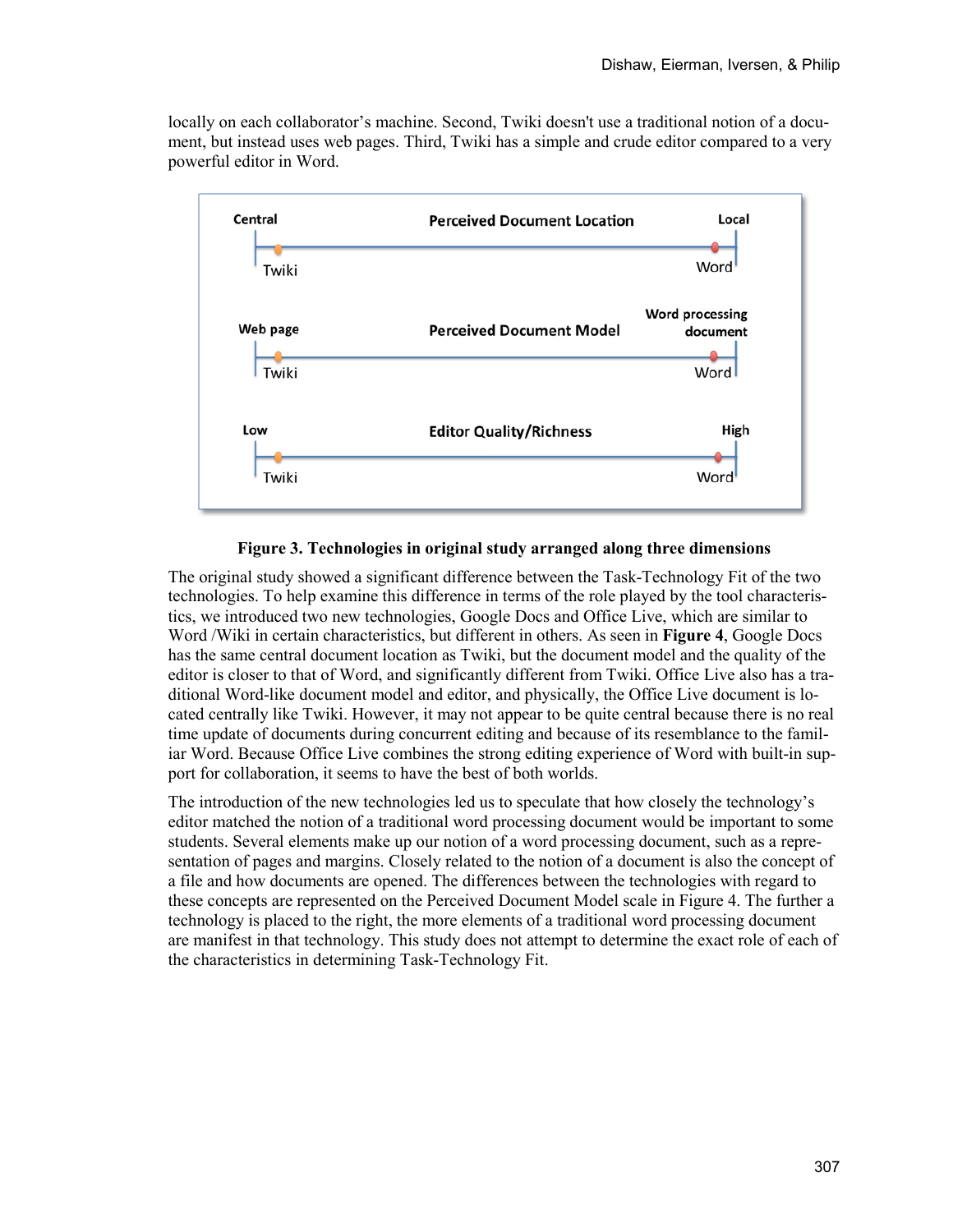

#### **Figure 4. Technologies in current study arranged along three dimensions.**

<span id="page-7-0"></span>The perception of where the document is stored could also influence students' use of the collaborative technology. For Twiki and Google Docs, it is clear that the document exists only in a central location, since a web browser is required to access the document. While it is possible to save local copies of the document, this is not an obvious and logical way to work with these tools. When using Word, it is also clear that the document is stored as a local file and that a file must be exchanged in order for collaboration to take place. However, with Office Live, it is much less clear how students perceive the document location. While the document is technically stored centrally, the use of the familiar Word interface and the way concurrent edits are handled may confuse the location of the document, so it is placed at both the Central and Local ends of the Perceived Document Location scale.

With regard to the Editor Quality/Richness characteristic, we placed the four technologies based on our experience with the tools. Word and Office Live use the same editor, and while it may be complex for some users, it is undeniably the richest and most powerful editor included here. Twiki is also clearly much less powerful and difficult to use. Google Docs is placed in between as it is much better than Twiki, but is missing many features that Word offers.

Table 1 shows the differences among the four technologies along several characteristics. These characteristics include the three previously discussed and three additional characteristics that are relevant in comparing the four tools. These characteristics are grouped into two dimensions: 1) the quality and richness of the editor, and 2) collaboration support that represents the integration of the editing and collaboration tools, the document model and location, the collaborative process and the ability to track changes. The table also includes some of the potential collaboration problems that might be present in each technology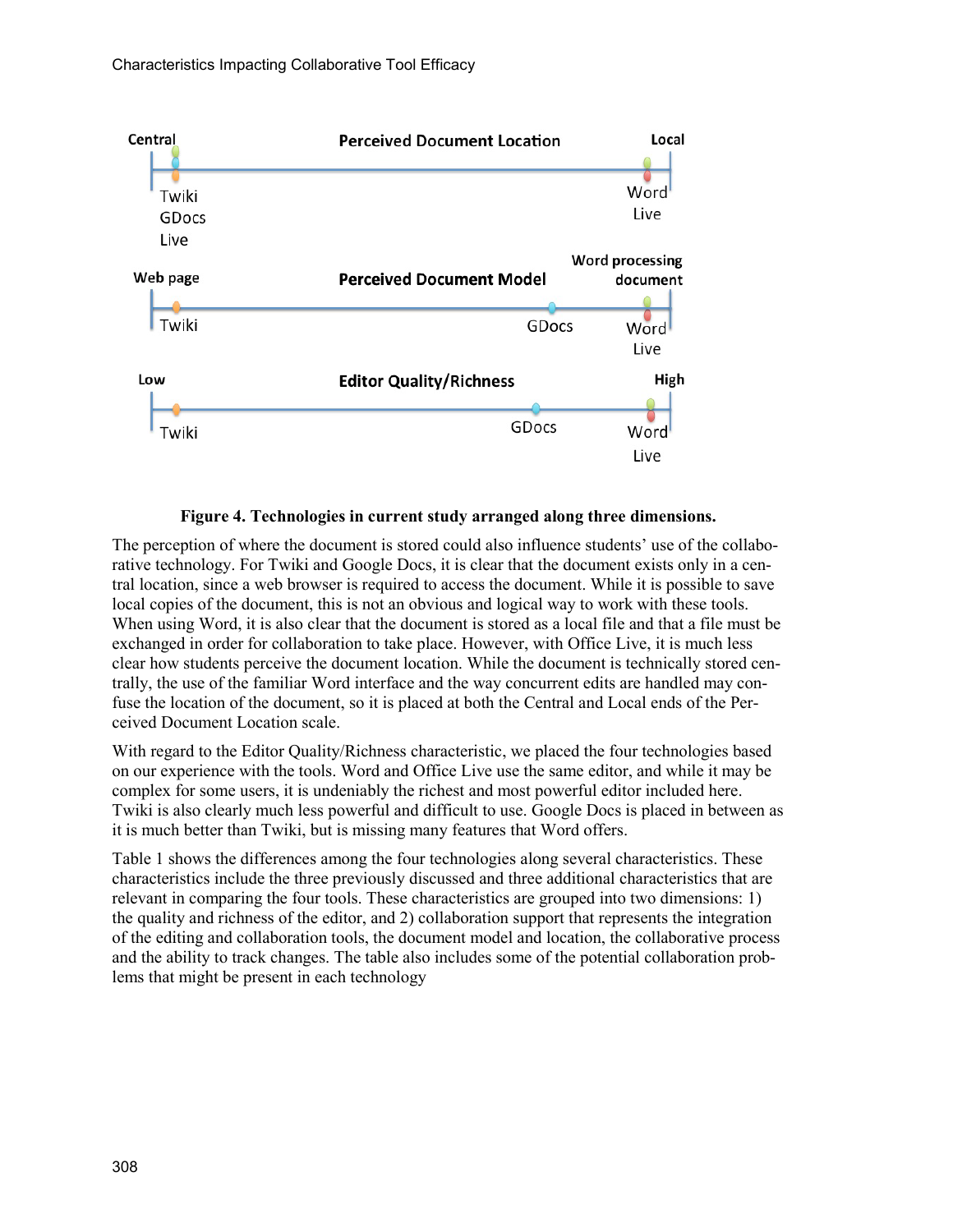|                   |                                                                                                                   |                                                                                                                                                                   |                                                                                                                      | <b>Collaboration Support</b>                                                                                                         |                                                                                                                                                                                                                   |                                                                                                                                                                                                                                           |
|-------------------|-------------------------------------------------------------------------------------------------------------------|-------------------------------------------------------------------------------------------------------------------------------------------------------------------|----------------------------------------------------------------------------------------------------------------------|--------------------------------------------------------------------------------------------------------------------------------------|-------------------------------------------------------------------------------------------------------------------------------------------------------------------------------------------------------------------|-------------------------------------------------------------------------------------------------------------------------------------------------------------------------------------------------------------------------------------------|
| <b>Technology</b> | <b>Editor Quali-</b><br>ty/Richness                                                                               | <b>Integration be-</b><br>tween editing and<br>collaboration tools                                                                                                | <b>Document</b><br>Model & Lo-<br>cation                                                                             | <b>Collaborative Pro-</b><br>cess                                                                                                    | <b>Track Changes</b>                                                                                                                                                                                              | <b>Potential Collaboration</b><br><b>Problems</b>                                                                                                                                                                                         |
| Wiki              | Simplistic with<br>limited tools                                                                                  | Fully integrated:<br>Collaboration built<br>into the tool archi-<br>tecture                                                                                       | Web pages in<br>a central loca-<br>tion                                                                              | Latest document<br>always available<br>online                                                                                        | Built into every page.<br>Must go to separate<br>page to view. Can be<br>difficult to interpret.                                                                                                                  | No notification mecha-<br>nism. Must use email to<br>keep collaborators updated.                                                                                                                                                          |
| Word/email        | A large number of<br>formatting tools<br>accessible in many<br>ways, including<br>grammar and<br>spelling support | No integration:<br>Must exit the edit-<br>ing tool (Word) to<br>use the collabora-<br>tion tool (email)                                                           | Documents<br>stored locally                                                                                          | Email document<br>between partici-<br>pants; Can<br>write/edit parts in-<br>dependently then<br>combine into single<br>document      | Changes visible on<br>every page. Can be<br>difficult to track histo-<br>ry. Editing can remove<br>change information.<br>Computer may not be<br>configured properly<br>with user name (espe-<br>cially in labs). | Potential serialization. Dif-<br>ficult to keep track of cur-<br>rent version.                                                                                                                                                            |
| Google Docs       | Many tools for<br>formatting                                                                                      | Collaboration is<br>integrated into the<br>editor as well as<br>the document man-<br>ager interface                                                               | Documents<br>stored central-<br>ly                                                                                   | Concurrent editing<br>with real-time up-<br>date. Email, real-<br>time chat and<br>threaded comments<br>available within the<br>tool | Automatically availa-<br>ble (built-in). Must go<br>to separate page to<br>view. Cannot be delet-<br>ed.                                                                                                          | Frequent changes to the<br>tool make learning diffi-<br>cult.                                                                                                                                                                             |
| Office Live       | Very similar to<br>MS Word                                                                                        | Some integration:<br>Collaboration only<br>available in web<br>interface, where<br>commenting is<br>only available in<br>Reading Mode, not<br><b>Editing Mode</b> | Documents<br>stored central-<br>ly, with option<br>for local edit-<br>ing in Word or<br>central editing<br>using web | Concurrent editing,<br>but updates visible<br>only after saving by<br>both                                                           | Same as Word/email<br>when using Word to<br>edit, but track changes<br>not available in web<br>interface                                                                                                          | Using familiar tools with<br>little change in the UI but<br>significant change in men-<br>tal model of collaboration.<br>Save button reconfigured<br>to save and upload changes<br>for others to view, and to<br>view the latest changes. |

**Table 1. Overview of the technologies**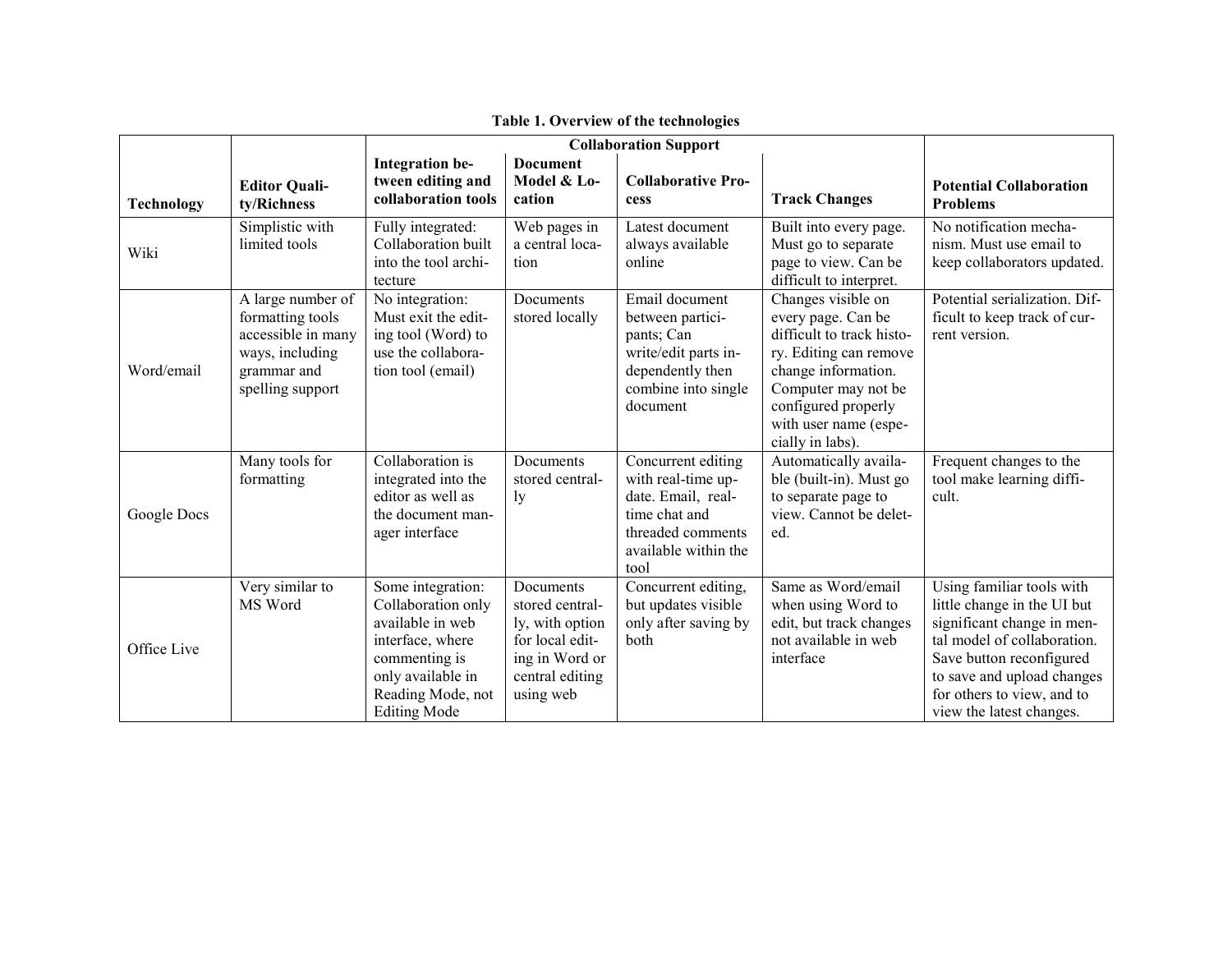There are interesting differences among the four tools in the integration between the editing and collaboration interface, the collaborative process and tracking features. With Twiki, there is only one tool, the web page where editing takes place, with no explicit tool support for collaboration Thus, there is no distinction between the editing and collaboration interface. In Google Docs, the collaboration tools, such as controlling sharing and real-time chat, as well as viewing the history of changes, are integrated into the editing interface. At the other end of the spectrum, the Word/email combination has several tools involved, but each has its own distinct responsibility. Word is used for editing, the operating system for managing the files, and the email for the collaboration.

In the middle is Office Live, where there are two options for editing: 1) Word, or 2) the webbased editor that has a Word-like interface with certain features like tracking not available. There are no collaboration features in the editing interface other than commenting in "Reading Mode." The collaboration (e.g., share, chat, and email) is done primarily on the documents management page. The option to save a document is replaced with a "Refresh" feature that uploads local changes and downloads changes from other users.

The TAM/TTF model suggests that Tool Experience impacts Perceived Ease of Use and Perceived Usefulness. Tool Experience was not measured in the original study because it was assumed that subjects would have significantly more experience with the MS Word/email model of collaboration than Twiki, and therefore tool functionality and tool experience would be significantly correlated. Although this assumption was no longer valid with the addition of Google Docs and Office Live, the study was not altered so that other confounding factors would not be introduced. However, tool experience was collected independently from a subset of the subjects to help explain the results.

The Task-Technology Fit variable is included in the research as an interaction term of the two independent variables. Differences found in the constructs that make up this variable indicate that there is a difference in the fit of the tools to the collaborative writing and editing task.

# **Hypotheses**

Our earlier research (Dishaw et al., 2011) determined that there was a difference in Task-Technology Fit, perceived ease of use, perceived usefulness, and perceived effort of collaboration between Twiki and MS Word/email. The MS Word/email tool was found to be a better fit and had better perceptions of ease of use, usefulness, and effort of collaboration. This research seeks to explain this finding by including tools with different functional characteristics to examine which characteristics lead to a better fit with the task. The first hypothesis tests whether or not there is a different Task-Technology Fit between tools.

#### *Hypothesis 1: There is no difference in Task-Technology Fit between the four tools.*

If this hypothesis is rejected, it will suggest that one or more of the technologies is a better fit with the collaborative writing task than the others. A difference in fit by itself does not imply a "better fit." To examine the question of better fit, differences in the dependent variables Perceived Ease of Use and Perceived Usefulness need to be tested. If established that there is a difference in these variables, a higher value will be interpreted to mean a "better fit." The second hypothesis tests whether there is a difference in ease of use between tools.

*Hypothesis 2: There is no difference in Perceived Ease of Use between the four tools.*

The third hypothesis tests for differences in usefulness between tools.

*Hypothesis 3: There is no difference in Perceived Usefulness between the four tools.*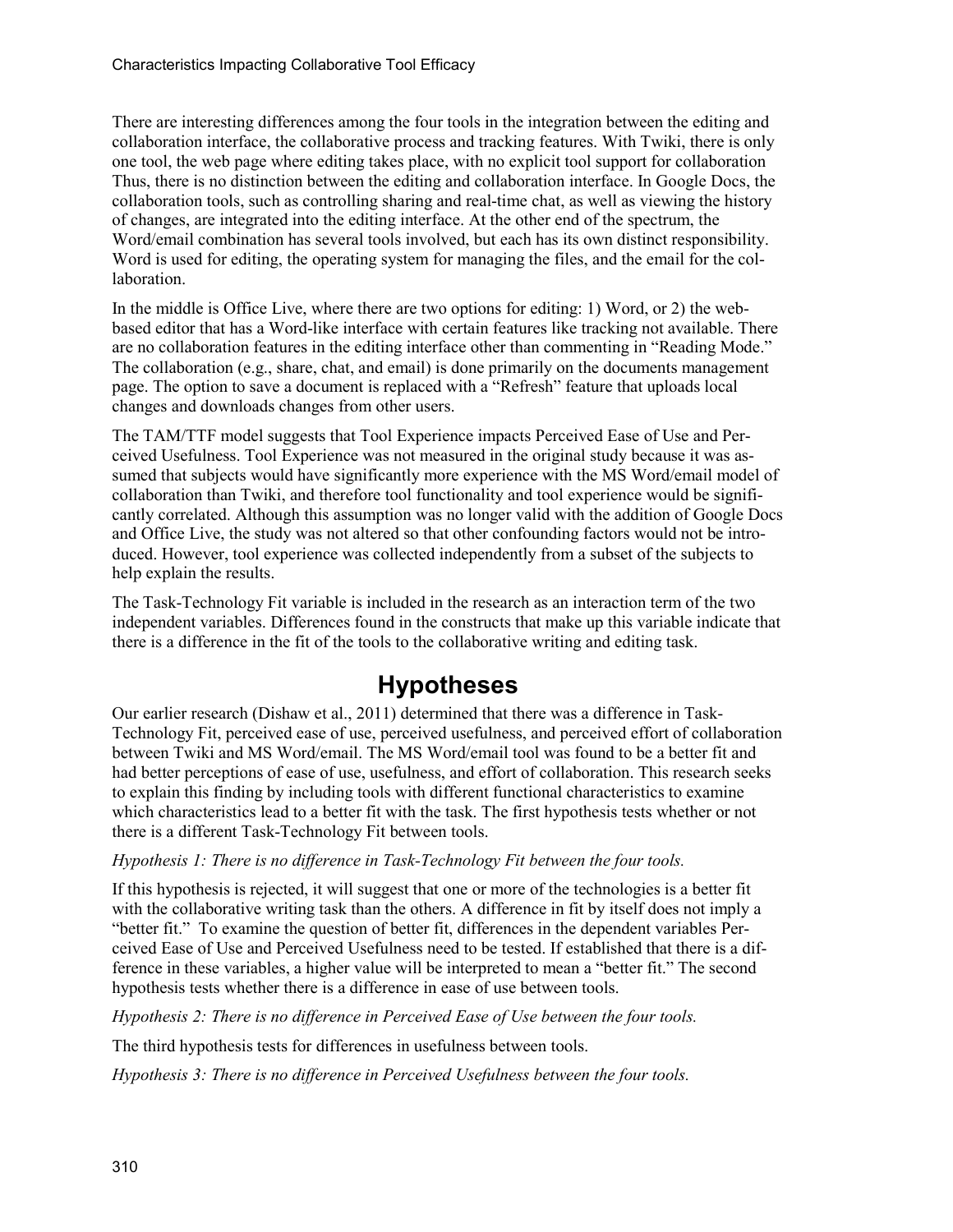The fourth hypothesis tests for differences in Effort of Collaboration. If there is a significant difference, a higher value will be interpreted to mean that more effort was perceived to be required. A difference in the effort of collaboration may be an explanation for differences in Task-Technology Fit and the other outcome variables.

*Hypothesis 4: There is no difference in Perceived Effort of Collaboration between the four tools.*

# **Research Design and Methodology**

This study uses a field experiment to test the hypotheses. The study keeps the task constant and varies the technology by assigning a tool to each group. The subjects are students in different sections of the same course. All sections used the same task and all subjects in a single section used the same tool. The tool was varied by section. Tools used were Twiki, MS Word/email, Google Docs, and Office Live. The unit of analysis is the individual subject participating in the task. Data is collected via survey at the end of the course.

This research project is based on teaching the course "Essentials of IS," which is required for all business majors in the College of Business where the study took place. Data was collected in the Fall 2007, Fall 2008, Spring 2009, Fall 2009, Spring 2010, Fall 2010, Spring 2011, Fall 2011, and Spring 2012 semesters, with a total of 1002 students participating in the study. All sections were taught face-to-face to a mostly traditional undergraduate college population (18-22 year olds) of full-time students originating from the local area (very few international students). The population is roughly equal in terms of gender. Most students take the course as sophomores and juniors. The course was taught in multiple sections by three faculty members. Instructors who taught multiple sections in a semester used the same technology in all sections. Table 2 shows how many students used each technology and the response rate for the survey.

Students in sections assigned to use word processing and email were shown how to use the Track Changes feature of MS Word to help identify changes made by different group members. They were not given specific instructions on how to collaborate; however, they were asked to use email for communication and exchange of documents.

|                   | Table 2. Details of study |                  |                      |
|-------------------|---------------------------|------------------|----------------------|
| <b>Technology</b> | Enrolled                  | <b>Responses</b> | <b>Response Rate</b> |
| Twiki             | 300                       | 262              | 87.33%               |
| Word+email        | 252                       | 210              | 83.33%               |
| Google Docs       | 249                       | 206              | 81 73%               |
| Office Live       | 201                       | .56              | 77.61%               |

**Table 2. Details of study**

Because students are less familiar with Twiki, Office Live and Google Docs than with MS Word, detailed written instructions, as well as demonstrations, were given to students on the use of Twiki, Office Live, and Google Docs. The instructions were given as part of the regular classroom teaching routine.

The collaboration project used for the research was a group research paper where students in groups of three were asked to find and describe an emerging and/or disruptive information technology that would provide some competitive advantage to a fictitious company. The company varied by semester and included a small manufacturing firm (making wooden pallets), a regional hotel chain, and a small specialized retailer (selling snowboards and accessories). All students taking the course in one semester were given the same assignment regardless of the section or technology they were assigned. The core part of the assignment was for students to apply the value chain model as well as Porter's Five Forces Model to determine the technology's effects on the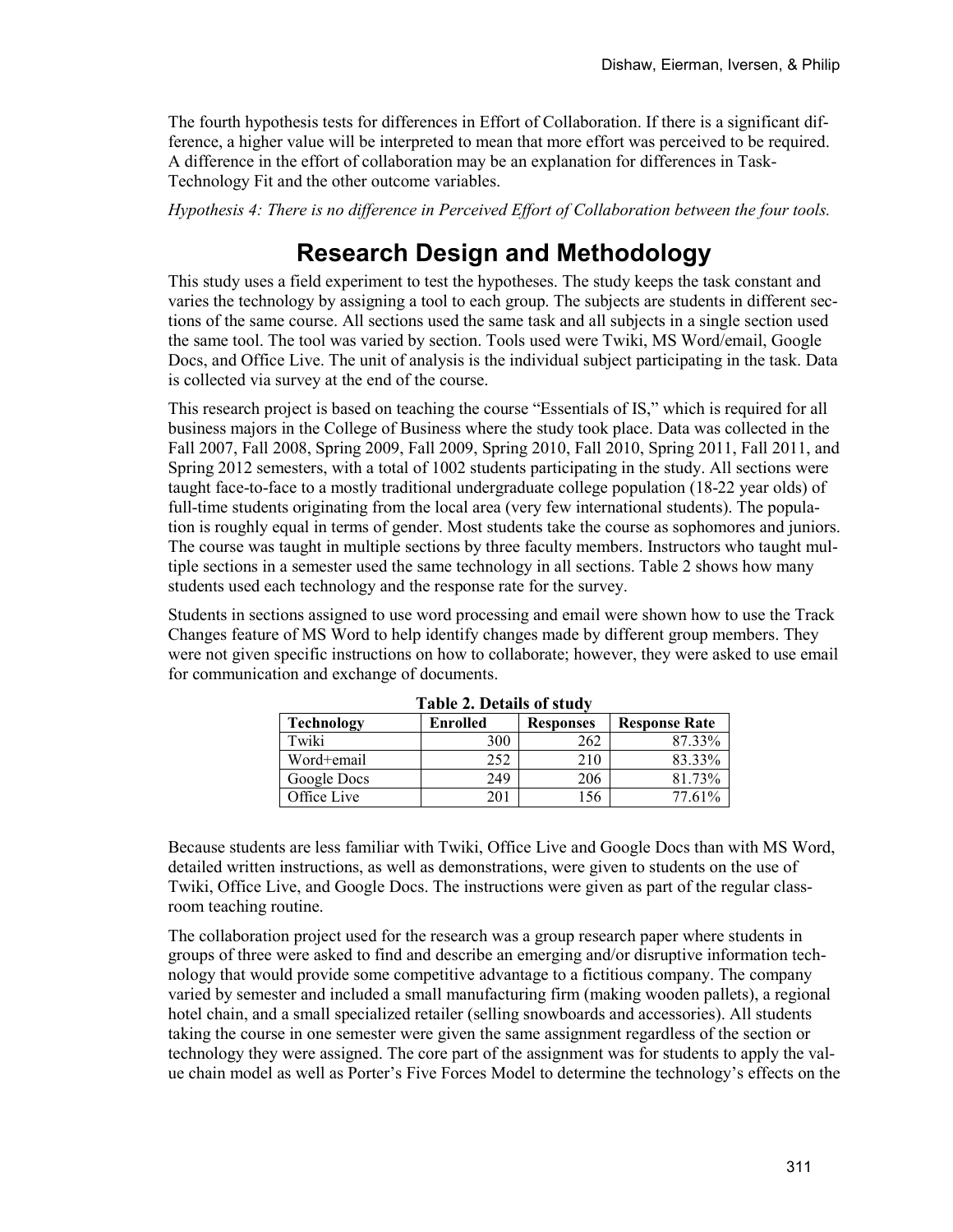firm. Completed papers were typically 1,200 to 1,500 words in length. On average, each student worked with the document about three times before submission.

Group membership was determined randomly by the instructor. Students were asked to avoid face-to-face meetings and were not given time in class to work on or coordinate the project. This was done to force students to experience how projects are conducted in organizations where participants may not see each other and often live in different time zones, making real-time communication difficult. The varied schedules of students helped to make it naturally difficult for them to schedule real-time meetings.

To ensure that students worked seriously on the assignment, the paper was a significant part of a student's overall course grade (approximately 20%). To avoid differences between treatment groups, the weighting of the grade was similar across sections and instructors.

After the paper was turned in at the end of the semester, students were asked to fill out a webbased survey about their experience with the project. Students were given a small number of extra credit points to complete the survey. This resulted in a very high response rate, but because students were given the extra credit only after the project was graded and were clearly instructed that the specific answers given would in no way affect their grade, this should not affect the specific answers to questions. To reinforce this, students were given clear guarantees that their instructor would not be able to see their answers to any of the questions.

The online survey asked detailed questions about the participants' experience with collaboration on the project. The survey was based on the instrument developed by Dishaw and Strong (1999) to integrate the Technology Acceptance Model (TAM) with Task-Technology Fit (TTF) concepts. The wording in the survey was adapted to fit the technology used in this study and task at hand (Appendix A includes the entire survey). The survey results were anonymous, but students were sent individual links, allowing the survey tool to keep track of which students had completed the survey in order to facilitate awarding extra credit points and sending reminders to complete the survey.

While analyzing the results, incomplete surveys were discarded. The survey was relatively quick to complete, with the median time to take the survey being 17 minutes and 18 seconds for completed responses.

To assess the role of Tool Experience on the results, subjects were surveyed on their experience and familiarity with each of the tools during one semester. The survey questions and scale are included in Appendix A.

## **Results**

Task and technology were controlled in the first version of this experiment. However, instructors differed, which could have had a confounding effect. An analysis using ANOVA found that results were the same when examined by professor as when all data was combined. Therefore, we chose to present a combined analysis of all three instructors.

### *Construct Measurement and Validity*

The research examines the impact of technology on fit with a collaborative writing and editing task. Four variables from the research model (Task-Technology Fit, Perceived Ease of Use, Perceived Usefulness, and Perceived Effort of Collaboration) are measured and statistically analyzed to understand this impact. Perceived Ease of Use and Perceived Usefulness are measured as single constructs. Perceived Effort of Collaboration is measured as a set of two constructs: Perceived Effort of Face-to-Face Collaboration and Perceived Effort of Distributed Collaboration. Likewise, Task-Technology Fit is indirectly measured as interaction between task characteristics and tech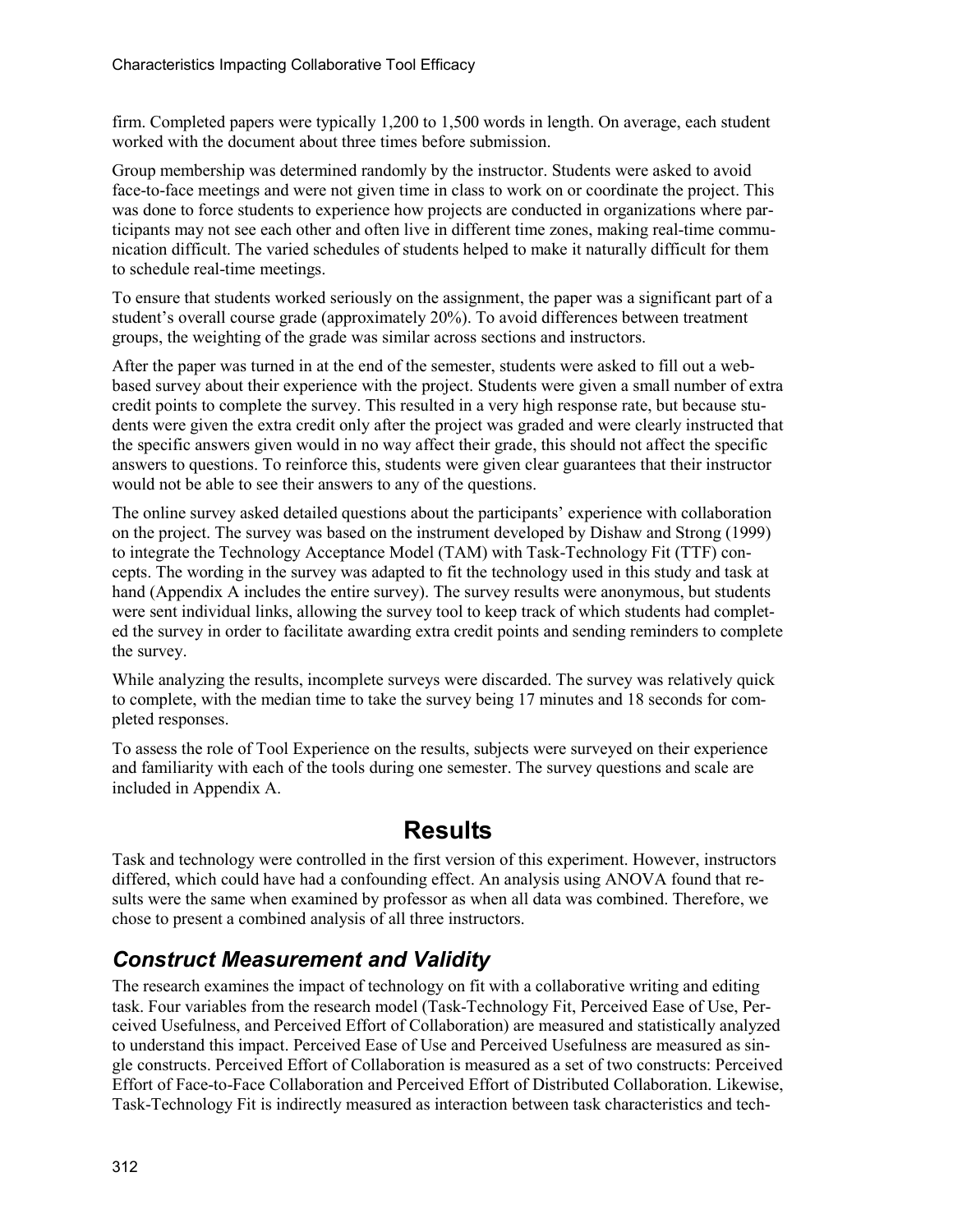nology functionality (Dishaw & Strong, 1999). The Task Characteristics variable was represented using three constructs from Dishaw and Strong (1999): Knowledge, Plan, and Work. Knowledge is defined in terms of the perceived effort in examining and evaluating the work that was done. Plan is defined in terms of the perceived effort in determining the work that needed to be done and how to do it. Finally, Work is defined as the actual completion of work on the project. Technology Functionality is defined as the perceived support of the technology for tasks associated with creating and editing a paper. These four constructs represent the interaction of the three task characteristics - Knowledge, Plan and Work - and technology characteristics (Tech).

The constructs were measured based on the subjects' responses to a set of questions on the survey used to collect data. Each question was answered on a 7-point Likert scale (See Appendix B for the survey). The responses for each question that made up the construct were averaged by subject to provide a single construct measurement for the subject. To calculate Task-Technology Fit, the mean for the Technology construct was multiplied by the mean of each of the other three constructs that make up fit: Knowledge, Plan, and Work. The survey items that were used for each construct are included in Appendix A. Although the survey was previously validated, construct reliability was assessed in this research. Cronbach's Alpha is reported in Table 3 and shows that the construct measurements are reasonably reliable.

| Construct                                      | Cronbach's Al- |
|------------------------------------------------|----------------|
|                                                | pha            |
| Perceived Ease of Use                          | 0.920          |
| Perceived Usefulness                           | 0.941          |
| Perceived Effort of Collaboration:             |                |
| Perceived Effort of Face-to-Face Collaboration | 0.946          |
| Perceived Effort of Distributed Collaboration  | 0.836          |
| Task-Technology Fit:                           |                |
| Knowledge                                      | 0.703          |
| Work                                           | 0.657          |
| Plan                                           | 0.537          |
| Tech                                           | 0.772          |

**Table 3. Cronbach's Alpha results showing that the construct measurements are reasonably reliable**

### *Statistical Tests*

Hypothesis testing was performed via one-way ANOVA to test for significant differences in the variable means. Descriptive statistics for the variables are presented in Table 4. The results of ANOVA are presented in Table 5. Higher means indicate better fit, usefulness, ease of use, and effort of collaboration. The ANOVA results find statistically significant differences in all the variable means, suggesting that there is a difference in the four technologies tested in terms of Task-Technology Fit, ease of use, usefulness and required effort of collaboration.

### *Evaluation of Hypotheses*

Hypothesis 1 postulated that there was no difference in the Task-Technology Fit of the four technologies. Analysis finds that Word/email and Google Docs had a statistically significant higher mean than that of Wiki and Office Live on the Task-Technology Fit variables Work, Planning, and Knowledge, indicating that Word/email and Google Docs were a better fit to the collaborative writing task. However, Google Docs and Word/email were not statistically different from each other. Hypothesis 1 is partially rejected.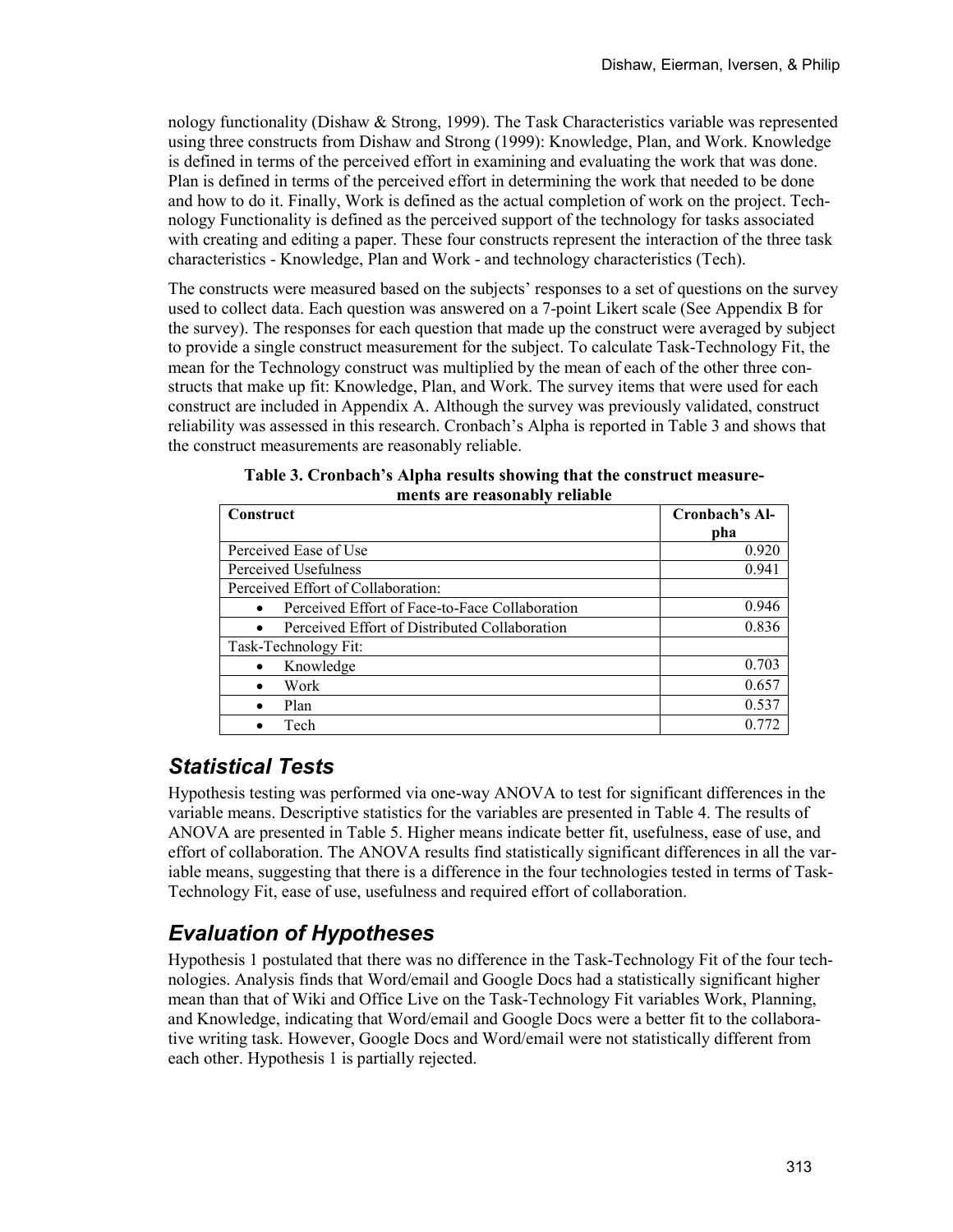#### **N Mean Std. Deviation Std. Error** Work Wiki MS Word/email Google Docs Office Live Total Model Fixed Effects Random Effects 261 200 206 157 824 30.9418 **36.7950 36.4595** 30.6045 33.6776 10.21606 9.82506 9.65583 9.07533 10.17951 9.77223 0.63236 0.69474 0.67275 0.72429 0.35462 0.34043 1.71422 Planning Wiki MS Word/email Google Docs Office Live Total Model Fixed Effects Random Effects 261 200 206 157 824 29.3406 **34.6670 34.0963** 28.8341 31.7258 9.64606 9.14928 8.93868 9.02998 9.58656 9.23607 0.59708 0.64695 0.62279 0.72067 0.33396 0.32175 1.54764 Knowledge Wiki MS Word/email Google Docs Office Live Total Model Fixed Effects Random Effects 261 200 206 157 824 27.9902 **31.6420 31.0993** 28.2786 29.7088 8.69941 8.08545 7.80012 8.31419 8.40791 8.25969 0.53848 0.57173 0.54346 0.66354 0.29290 0.28774 0.97001 Perceived Usefulness Wiki MS Word/email Google Docs Office Live Total Model Fixed Effects Random Effects 260 200 206 156 822 4.9581 **6.5487\* 6.1108** 5.1479 5.6700 1.70468 1.23593 1.51711 1.57101 1.66637 1.52846 0.10572 0.08739 0.10570 0.12578 0.05812 0.05331 0.39486 Perceived Ease of Use Wiki MS Word/email Google Docs Office Live Total Model Fixed Effects Random Effects 260 200 206 156 822 5.0923 **6.5300\* 6.0825** 5.2051 5.7117 1.65544 1.30206 1.39616 1.68377 1.63258 1.51851 0.10267 0.09207 0.09727 0.13481 0.05694 0.05296 0.35733 Perceived Effort of Face to Face Collaboration Wiki MS Word/email Google Docs Office Live Total Model Fixed Effects Random Effects 260 200 205 155 820 4.7250 **5.0150** 4.4317 3.7097 4.5305 2.47855 2.51773 2.43850 2.02811 2.43655 2.39971 0.15371 0.17803 0.17031 0.16290 0.08509 0.08380 0.26266 Perceived Effort of Distributed Collaboration Wiki MS Word/email Google Docs Office Live Total Model Fixed Effects 261 200 205 155 821 5.1552 5.4300 5.1024 **6.9419** 5.5463 2.04042 2.08430 2.51500 .92399 2.13956 2.03061 0.12630 0.14738 0.17566 0.07422 0.07467 0.07087

0.40390

Random Effects

#### **Table 4. Descriptive statistics**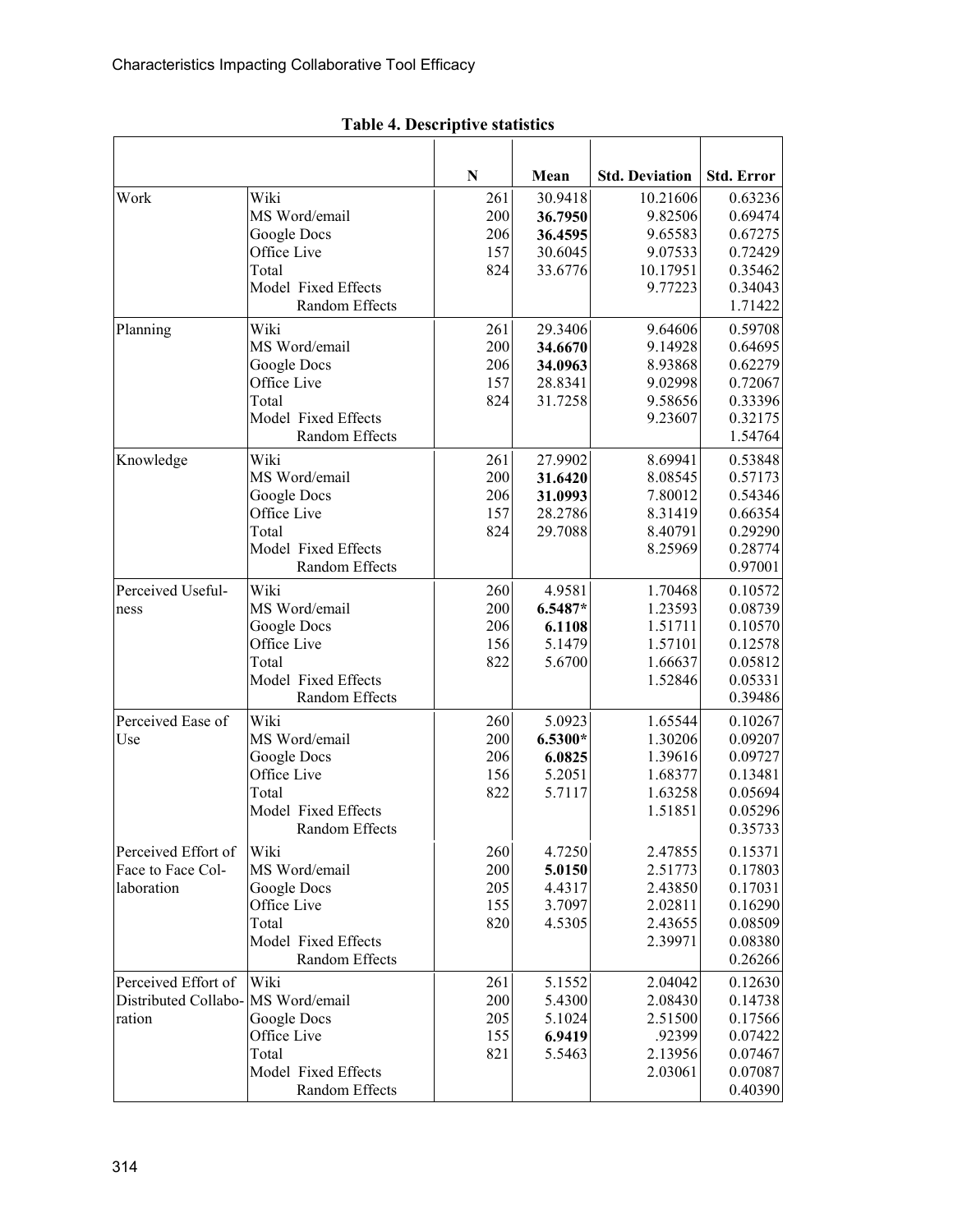|                                    |                       | Sum of<br><b>Squares</b> | df             | <b>Mean Square</b> | F      | $\boldsymbol{p}$ |
|------------------------------------|-----------------------|--------------------------|----------------|--------------------|--------|------------------|
| Work                               | <b>Between Groups</b> | 6974.099                 | 3              | 2324.700           | 24.343 | 0.000            |
|                                    | Within Groups         | 78307.079                | 820            | 95.496             |        |                  |
|                                    | Total                 | 85281.178                | 823            |                    |        |                  |
| Planning                           | <b>Between Groups</b> | 5685.405                 | 3              | 1895.135           | 22.216 | 0.000            |
|                                    | <b>Within Groups</b>  | 69950.094                | 820            | 85.305             |        |                  |
|                                    | Total                 | 75635.500                | 823            |                    |        |                  |
| Knowledge                          | <b>Between Groups</b> | 2237.796                 | 3              | 745.932            | 10.934 | 0.000            |
|                                    | <b>Within Groups</b>  | 55942.469                | 820            | 68.223             |        |                  |
|                                    | Total                 | 58180.266                | 823            |                    |        |                  |
| Perceived Useful-                  | <b>Between Groups</b> | 368.752                  | 3              | 122.917            | 52.615 | 0.000            |
| ness                               | Within Groups         | 1910.992                 | 818            | 2.336              |        |                  |
|                                    | Total                 | 2279.744                 | 821            |                    |        |                  |
| Perceived Ease of                  | <b>Between Groups</b> | 302.030                  | $\overline{3}$ | 100.677            | 43.661 | 0.000            |
| Use                                | Within Groups         | 1886.193                 | 818            | 2.306              |        |                  |
|                                    | Total                 | 2188.223                 | 821            |                    |        |                  |
| Perceived Effort of                | <b>Between Groups</b> | 163.216                  | 3              | 54.405             | 9.448  | 0.000            |
| Face to Face Col-                  | <b>Within Groups</b>  | 4699.022                 | 816            | 5.759              |        |                  |
| laboration                         | Total                 | 4862.238                 | 819            |                    |        |                  |
| Perceived Effort of Between Groups |                       | 384.929                  | 3              | 128.310            | 31.118 | 0.000            |
| Distributed Collab-                | Within Groups         | 3368.812                 | 817            | 4.123              |        |                  |
| oration                            | Total                 | 3753.741                 | 820            |                    |        |                  |

| <b>Table 5. ANOVA results</b> |
|-------------------------------|
|-------------------------------|

Hypothesis 2 postulated that there was no difference in the perceived usefulness between the four technologies. Analysis finds that Word/email has a statistically higher mean than any of the other technologies, indicating that it was perceived to be more useful at the task. Further, the Google Docs mean for perceived usefulness was statistically higher than that of Office Live and Wiki. However, there was no statistically significant difference between Office Live and Wiki. Hypothesis 2 is largely rejected.

Hypothesis 3 postulated that there was no difference in perceived ease of use between the four technologies. Analysis finds that Word/email has a statistically higher mean than any of the other technologies, indicating that it was perceived to be easier to use for the collaborative writing task than the other technologies. Again, the Google Docs mean was statistically higher than that of Office Live and Wiki. However, there was no statistically significant difference between Office Live and Wiki. Hypothesis 3 is largely rejected.

Hypothesis 4 postulated that there was no difference in the perceived effort of collaboration between the four technologies. The results are interesting. For perceived effort of face-to-face collaboration, subjects using Word/email had a statistically significant higher mean than subjects using Google Docs and Office Live, indicating that they perceived doing more face-to-face collaboration than subjects using these two technologies. They did not perceive that they did more face-to-face collaboration than subjects using Wiki. On the other hand, for perceived effort of distributed collaboration, subjects using Office Live had a statistically significant higher mean than subjects using any of the other technologies, indicating that they perceived more effort in distributed collaboration than subjects using these other technologies. There were no statistically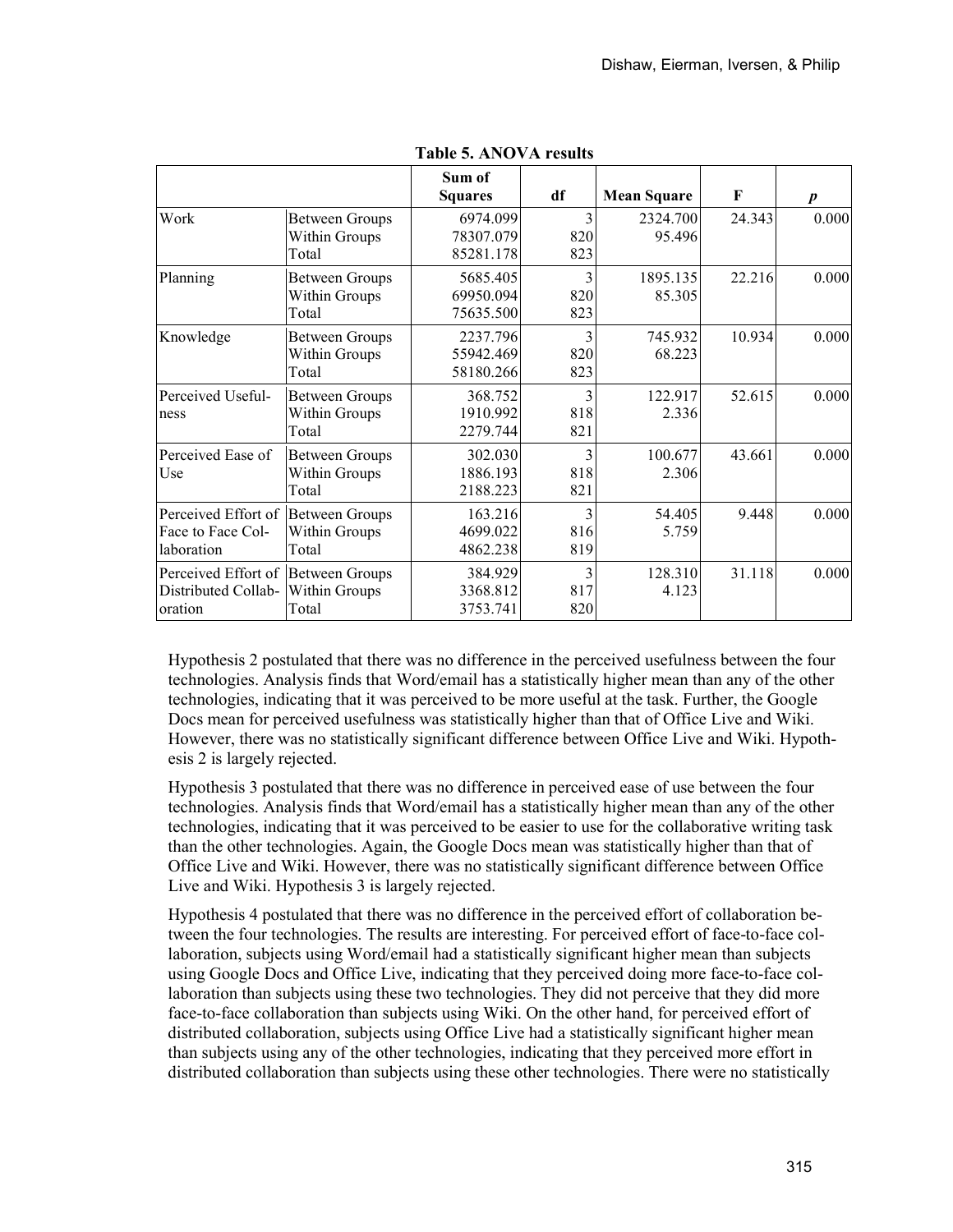significant differences in perceived effort of distributed collaboration between Word/email, Google Docs or Twiki. Hypothesis 4 is partially rejected.

The experience survey results are included in Table 6. These results show that students had significantly more experience with Microsoft Word than they did with any other technology. Google Docs was a distant second. Students who used MS Word found it easier to use compared to students who used other technologies. However, students assigned to Google Docs reported that this tool was the most useful for a writing and editing task requiring collaboration among several students. The school doesn't offer a class to teach students any particular technology. However, the university does have a Google Apps subscription.

| Question                                                                                                                                                                                                                                                     |                           | Mean   |
|--------------------------------------------------------------------------------------------------------------------------------------------------------------------------------------------------------------------------------------------------------------|---------------------------|--------|
| How frequently have you used a wiki to create or edit text? $(1-7)$                                                                                                                                                                                          |                           | 1.39   |
| How familiar are you with wikis? (1-8)                                                                                                                                                                                                                       |                           | 3.11   |
| How frequently have you used Google Docs to create or edit documents? (1-7)                                                                                                                                                                                  |                           | 2.67   |
| How familiar are you with Google Docs? (1-8)                                                                                                                                                                                                                 |                           | 3.73   |
| How frequently have you used Microsoft Office Live to create or edit documents? (1-7)                                                                                                                                                                        |                           | 1.43   |
| How familiar are you with Microsoft Office Live? (1-8)                                                                                                                                                                                                       |                           | 2.13   |
| How frequently have you used Microsoft Word to create or edit documents? (1-7)                                                                                                                                                                               |                           | 6.31   |
| How familiar are you with Microsoft Word? (1-8)                                                                                                                                                                                                              |                           | 5.63   |
| Please rank the technologies in terms of how easy the software is to use. Type 1<br>for the easiest to use, 2 for second easiest, etc. Type '0' if you don't know or<br>haven't used a technology.                                                           | $#$ zero $(0)$<br>Answers | Rating |
| Wiki                                                                                                                                                                                                                                                         | 27                        | 2.81   |
| Google Docs                                                                                                                                                                                                                                                  | 9                         | 2.11   |
| Microsoft Office Live                                                                                                                                                                                                                                        | 35                        | 3.31   |
| Microsoft Word                                                                                                                                                                                                                                               | $\theta$                  | 1.14   |
| Please rank the technologies in terms of how useful the technology is for creating<br>and editing a paper with 3-4 people in a group. Type 1 for the most useful, 2 for<br>second most useful, etc. Type '0' if you don't know or haven't used a technology. | $#$ zero $(0)$<br>Answers | Rank   |
| Wiki                                                                                                                                                                                                                                                         | 30                        | 3.10   |
| Google Docs                                                                                                                                                                                                                                                  | 8                         | 1.29   |
| Microsoft Office Live                                                                                                                                                                                                                                        | 35                        | 2.88   |
| Microsoft Word - documents exchanged over email                                                                                                                                                                                                              | $\theta$                  | 2.01   |

Table 6. Results from experience survey  $N = 73$ 

## **Discussion**

The results are interesting. Task-technology fit was determined to be essentially the same for Word/email and Google Docs and significantly higher than for either Twiki or Office Live, even though on many of the dimensions identified in this study they differ more from each other than they differ from the other two technologies. For example, MS Word and Office Live are much closer to each other in editor quality/richness than MS Word and Google Docs are. Likewise, Google Docs and Twiki are much closer in integrating editing and collaboration tools and in document location than MS Word and Google Docs are. Closer examination suggests that the characteristics of collaborative process support and editor quality have a significant and potentially compensatory impact on fit. The high quality of the editor in the MS Word/email technology compensated for its relatively low support for the collaborative process, and the relatively high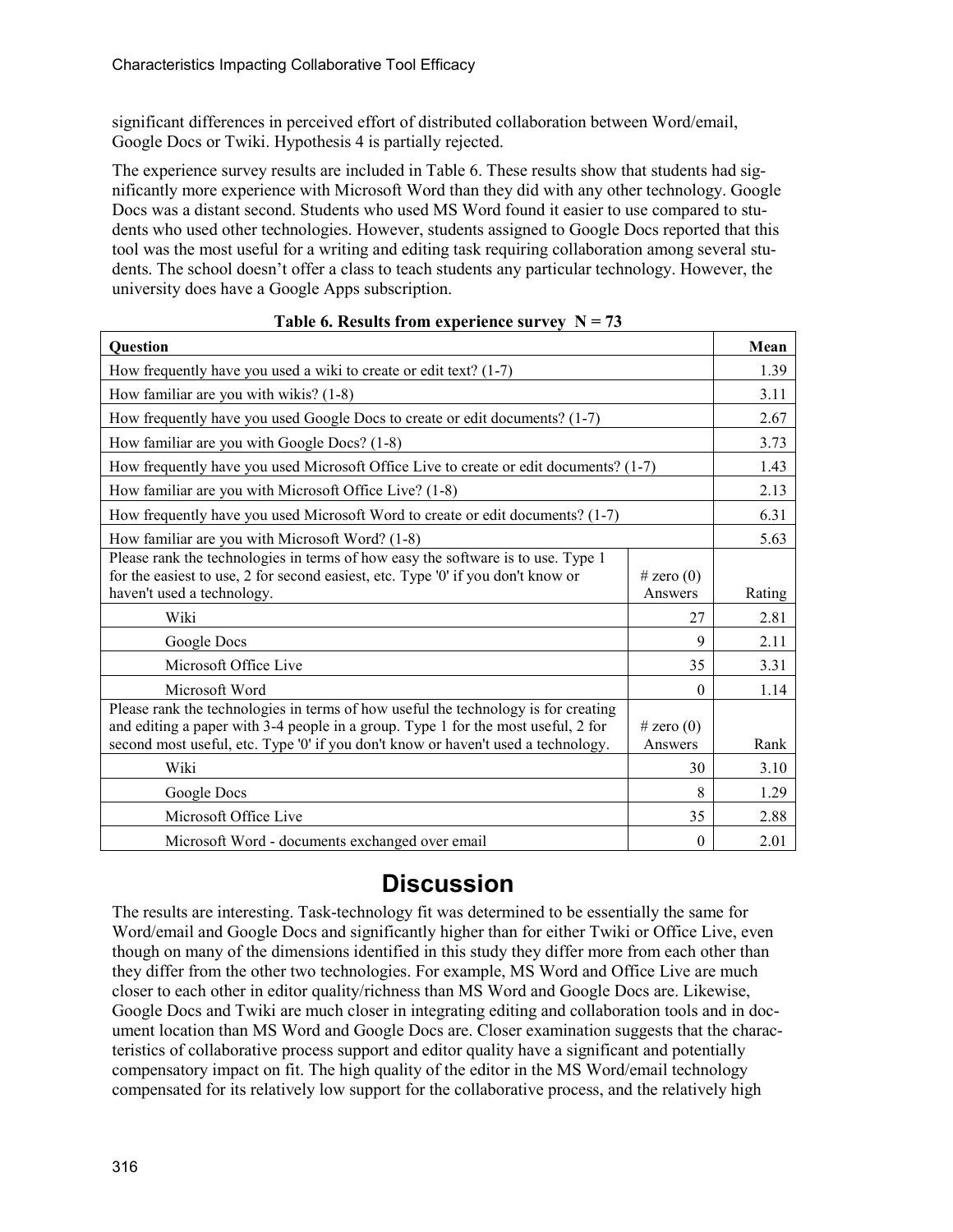support of the collaborative process in Google Docs compensated for the lower quality of the editor.

Wiki did not perform well enough in these categories to be perceived to fit the task well. Office Live, on the other hand, combines the strong editing experience of Word with built-in support for collaboration, and therefore we expected this combination to be the best of both worlds and to fit the task exceptionally well. However, the results showed the opposite; Office Live was rated lower than both Word/email and Google Docs. Because the editor is the same as in the Word/email combination, the explanation for this finding must be found elsewhere.

### *Office Live and the Uncanny Valley of Collaborative Tools*

The collaborative interface in Office Live is a web interface used to set up the collaborators for the document. Although it is possible to edit the document through a web interface, students were encouraged to do the editing through Word to take advantage of important features like "Tracking." So, after the collaboration is set up, the web interface was likely not used much. We, therefore, don't expect that the interface to control collaboration is the source of the differences seen in the results.

When examining the results from the experience survey, Office Live is clearly not very familiar to users. However, because Word is the primary tool used in Office Live, and this is a tool that students clearly have experience with, the lack of experience doesn't explain the difference either.

However, the experience of Word also includes understanding where documents are located and how they are handled. Although Office Live uses Word as its editor, the documents are stored centrally, and the user no longer has to manage documents as files. However, changes made by a user are not visible to another concurrent user until the document is "saved" by both, leading to potential confusion for inexperienced users on the mental model of where the document is stored and what the latest version is, potentially prompting the user to save a local copy. Users are asked to trust that the file handling happens in the background. This effect may be akin to the Uncanny Valley effect experienced in computer graphics and robotics where a human's positive response to a humanoid drops off dramatically if that humanoid is very close to being lifelike yet not quite close enough (Mori, 1970). The Word interface in Office Live is almost identical to the regular interface. The only difference is that the Save button has been replaced with a Refresh button whose functionality is very different from Word's (**[Figure 5](#page-16-0)**). When saving in Word, the document on the screen simply gets stored to the file, whereas the refresh in Office Live saves the document and also pulls the changes made by other collaborators and shows those on the screen. This likely causes confusion for the user.

|                                                                                 | $\bullet$                                                                         |
|---------------------------------------------------------------------------------|-----------------------------------------------------------------------------------|
| 田立図書文名名文                                                                        | $2 \cdot \mathbf{H} \circ \mathbf{H} \times \mathbf{H} \circ \mathbf{S}$          |
| A Home<br><b>Document Elements</b><br>Lavout                                    | A Home<br><b>Document Elements</b><br>Layout                                      |
| Font                                                                            | Font                                                                              |
| $ 11 - A^* $ $A^* $ $A^* $ $A^* $<br>Calibri (Body)<br>$\overline{\phantom{a}}$ | Times New Roman v 12 v $A - A - A - A^2$                                          |
| $ABC$ $A^2$ $A_2$ $A$ $\bullet$ $AB$ $\bullet$ $\bullet$<br>$\overline{U}$      | $\underline{U}$ $\bullet$ ABC $A^2$ $A_2$ $\underline{A}$ $\bullet$ ABC $\bullet$ |

**Figure 5. Difference in user interface between Word (right) and Office Live document in Word (left)** 

<span id="page-16-0"></span>Rienzo and Han (2009) found that students preferred the writing and editing capabilities and familiarity of Office Live to Google Docs, but preferred Google Docs' real-time editing capability to Office Live's. This supports the notion that the issue is not with the editing capability, but with the mental model of either collaboration, the location of the document, or both. When using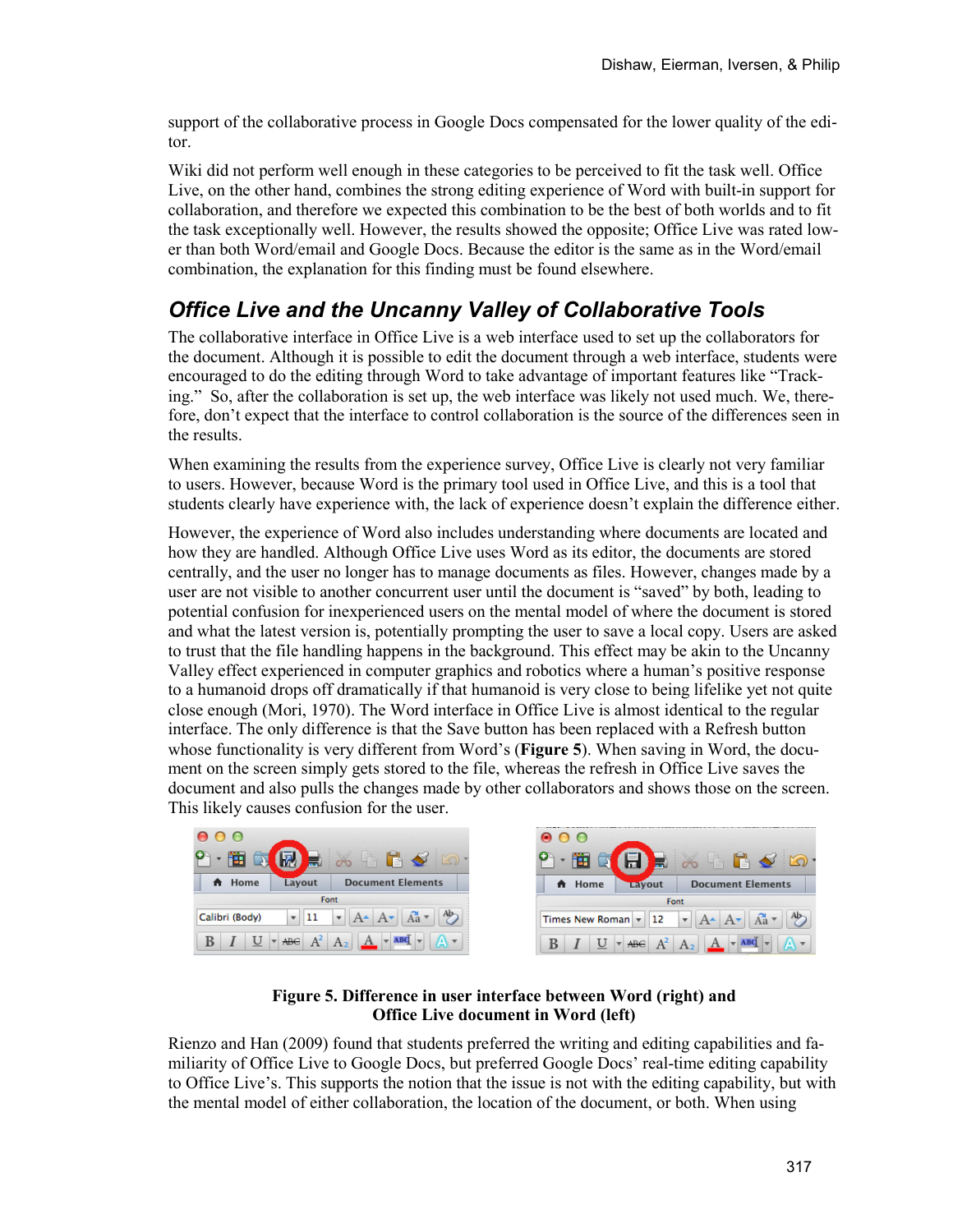Word/email, the process of collaboration may be cumbersome, but the process is familiar and it is obvious what is going on. In Office Live, the collaboration process is more obscure. It requires setting up collaboration on a website, and then the collaboration happens only through the Save/Refresh button.

### *Differences in Ease of Use and Usefulness*

The result that perceived ease of use and perceived usefulness were significantly higher for MS Word/email and Google Docs is not surprising, given that they scored higher on Task-Technology Fit, which the TAM/TTF model predicts would be the case (**[Figure 2](#page-5-0)**). However, the MS Word/email technology also scored significantly higher on perceived ease of use and perceived usefulness than Google Docs although there was no significant difference between them in Task-Technology Fit. This suggests that although the collaborative process support provided by Google Docs was significant enough to compensate for the quality of the editor with respect to fit to the task, the higher quality of editor in MS Word/email led subjects to perceive that MS Word/email was both easier to use and more useful. This is potentially enhanced by the possibility that students in this study spent more time on the individual writing/editing portion of the task than they did on the collaboration portion.

Tool experience may offer an additional explanation for the results associated with perceived ease of use and perceived usefulness. The TAM/TTF model (**[Figure 1](#page-4-0)**) predicts that tool experience will impact these two variables as well as tool functionality and Task-Technology Fit. The results of the experience survey found that students had significantly more experience and proficiency with MS Word than any of the other technologies. Google Docs was a distant second to MS Word and much closer to Twiki and Office Live than MS Word. Further, students are very familiar with exchanging documents using email. These results explain why MS Word/email was perceived to be significantly easier to use and more useful than any of the other technologies: the subjects had much more experience with the tool that drove these perceptions. The survey also lends support to the compensatory explanation of the TTF variables. Google Docs was rated as the most useful for working in a collaborative environment.

## *Evaluating eCollaboration Challenges*

The e-collaboration challenges identified by Nosek and McManus (2008) were identified as potential explanations for the differences between Twiki and MS Word/email found in our previous study (Dishaw et al., 2011). The results of this study provide insight into which of these ecollaboration challenges best explain the differences in Task-Technology Fit found among the four technologies studied. The challenge of the cognitive model of how group processes are carried out is likely rejected as an explanation. Google Docs and MS Word/email enable significantly different group process models, yet there was no difference in the Task-Technology Fit of the technologies. Collaborators appear to be able to adapt the process to fit the tool. The conceptual challenges that affect what individuals conceive of doing with the technology are a potential explanation. The mental model developed by students of performing a collaborative writing and editing task may be at odds with the mental model required to perform the tasks with the different technologies. The different characteristics of each technology require a different model of how the task is performed. This model likely includes components associated with the writing and editing part of the task and components associated with collaborating. Students have significant experience using word processing to write papers, resulting in a mental model that fits MS Words editor. They also have experience using email and other messaging tools, resulting in a mental model that fits both MS Word/email collaboration and Google Docs collaboration. However, Twiki's editing interface likely does not fit well with the writing/editing mental model, and Office Live's collaboration process does not fit well with the email/messaging mental model. Final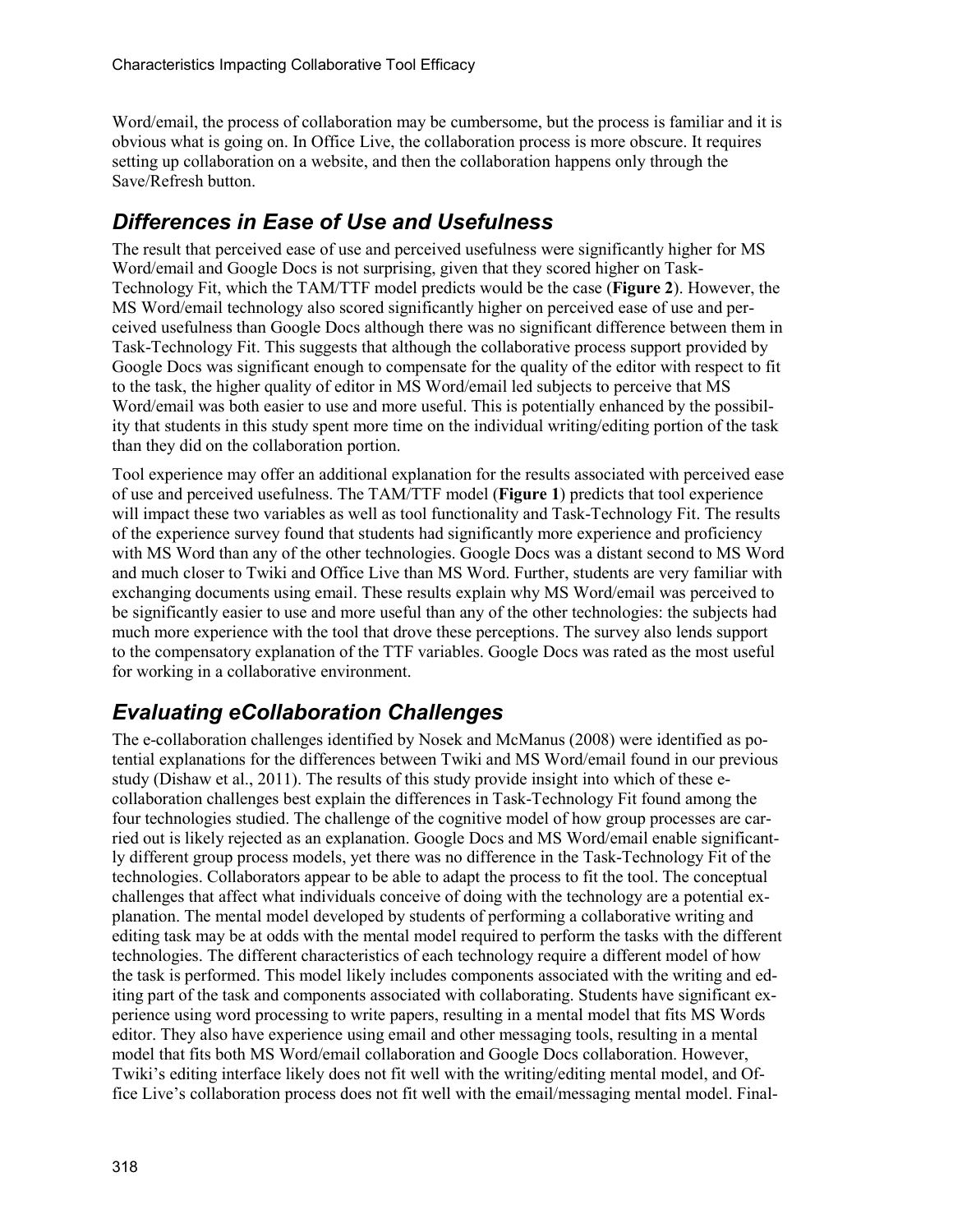ly, technical challenges are not likely to be an explanation. All subjects were able to use the tools to effectively complete the task.

### *Implications for Pedagogy*

Educators have a wide variety of viable tools available for students to write papers collaboratively. However, because student experience and familiarity with the tool plays a significant role in their perception of the tool, adequate training on the use of unfamiliar tools is important for effective use by students. A student group that is required to use a wiki, for example, might create the document in a familiar tool like MS Word and exchange it by email before a designated member of the group uploads it into the wiki, completely missing potential benefits. Caution should also be exercised in selecting tools that that have the look and feel of familiar tools, but work differently in certain areas. Students' prior experience and mental model of using a technology could contribute to confusion on using such tools. Research findings and others' experience are valuable resources and should be used in making the decision.

### *Implications and Future Directions for Research*

Implications for conducting research are limited at this time. Possibly the most important lesson for conducting research on technology is to attempt to ensure that the way a technology functions matches the subject's perception of how it works. In the case of this study, we assumed that Office Live would outperform the others because subjects had experience with Word's high quality editor and the tool supported collaboration directly. The fact that the technology appeared to work like they originally expected, but didn't actually work that way, made the technology a very bad experience for the users.

The authors are beginning another similar study in which subjects will be given the ability to choose the technology for collaboration. Their experience with the various tool choices will be measured prior to selection and the reasons for their selection and their experience with the technology will be collected after concluding the task in addition to the Task-Technology Fit data collected in this study. This research will attempt to understand the factors that contribute to technology selection and whether the outcome matched their initial expectations.

Another future study will aim to develop an ability to predict the choice of technology based on technology characteristics and user attributes. Future research could also examine the "Uncanny Valley" phenomenon in more detail. Questions such as how much difference contributes to the mental model conclusion may help designers think carefully about the impact of upgrades or changes to software. Along these same lines, the technological characteristics that specifically impact the "Uncanny Valley" phenomenon should be investigated. We offer a first cut at this with the dimensions of the collaborative tools used in this study (see **[Figure](#page-7-0) 4** and **Table 1**). However, at this stage these dimensions are primarily speculative. The extent of each dimension's impact on the outcome is not understood, and in some cases, the dimensions themselves need much further development.

### *Limitations*

This study has limitations. First, the study uses three person groups of students. The limited size of the group may have favored one type of collaborative process over another thus favoring the tool that best supported that process. Also, as with all studies on students, the characteristics of the subjects may not make the study applicable to the business world. Additionally, the task of document creation and editing may not be applicable to other types of collaborative work. Experience with the tool may also be another confounding factor. As described in the Research Design and Methodology section, each group was assigned a tool. Students did not have a choice. How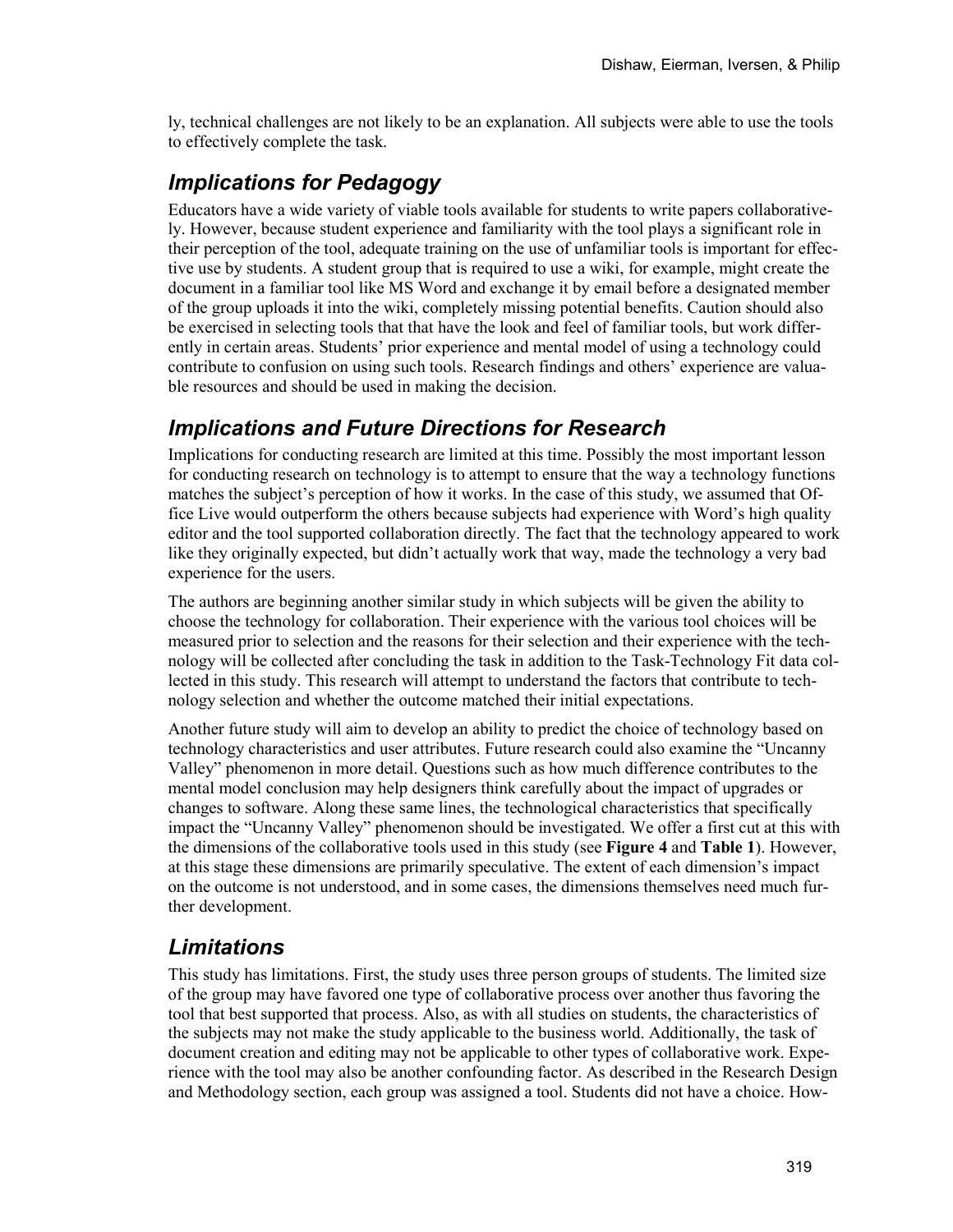ever, as Table 6 shows, experience was very different between the technologies thus potentially favoring one tool over another in the outcome measures of Task-Technology Fit.

### **Conclusion**

Taken as a whole, these results suggest that certain characteristics of the collaborative tools can have a significant impact on the effectiveness of the tool. A powerful interface with which the user has some experience is necessary, and support for distributed collaboration can be the distinguishing factor in making a tool an effective collaborative writing and editing technology. Additionally it is very important that the mechanics of how the tool enables the collaboration matches the user's mental model of how it is doing it. Our studies suggest that Word/email and Google Docs outperform Twiki and Office Live due to tool experience and superior Task-Technology Fit that may be due to the sophistication of the writing and editing tool, support for collaboration, and the clarity of the collaboration process. Office Live performs poorly because it looks similar to MS Word but the collaborative functionality works in an unexpected way for the users.

### **References**

- Adams, D. A., Nelson, R. R., & Todd, P. A. (1992). Perceived usefulness, ease of use, and usage of information technology: A replication. *MIS Quarterly*, *16*(2), 227–247. doi:10.2307/249577
- Blau, I., & Caspi, A. (2009). What type of collaboration helps? Psychological ownership, perceived learning and outcome quality of collaboration using Google Docs. In *Proceedings of the Chais conference on instructional technologies research* (pp. 48–55).
- Bragge, J., & Merisalo-Rantanen, H. (2009). Engineering e-collaboration processes to obtain innovative end-user feedback on advanced web-based information systems. *Journal of the Association for Information Systems*, *10*(3), 196–220.
- Brodahl, C., Hadjerrouit, S., & Kristian, N. (2011). Collaborative writing with web 2.0 technologies: education students' perceptions, 2011. *Journal of Information Technology Education*, *10*, 73–103. Retrieved from<http://www.jite.org/documents/Vol10/JITEv10IIPp073-103Brodahl948.pdf>
- Choi, S., & Ko, I. (2012). Leveraging electronic collaboration to promote interorganizational learning. *International Journal of Information Management*, *32*(6), 550–559.
- Chong, A. Y.-L., Ooi, K.-B., & Sohal, A. (2009). The relationship between supply chain factors and adoption of e-Collaboration tools: An empirical examination. *International Journal of Production Economics*, *122*(1), 150–160.
- Chu, S. K.-W. (2008). Twiki for knowledge building and management. *Online Information Review*, *32*(6), 745 – 758. doi:10.1108/14684520810923917
- Chuttur, M. (2009). Overview of the Technology Acceptance Model: Origins, developments and future directions. *Sprouts: Working Papers on Information Systems*, *9*(37). Retrieved from <http://sprouts.aisnet.org/9-37/>
- Dasgupta, S., Granger, M., & McGarry, N. (2002). User acceptance of e-collaboration technology: An extension of the Technology Acceptance Model. *Group Decision and Negotiation*, *11*(2), 87–100.
- Davis, F. D. (1985). *A technology acceptance model for empirically testing new end-user information systems: Theory and results*. Massachusetts Institute of Technology, Sloan School of Management, Cambridge, MA.
- Davis, F. D. (1989). Perceived usefulness, perceived ease of use, and user acceptance of information technology. *MIS Quarterly*, *13*(3), 319–340.
- Dishaw, M. T., Eierman, M. A., Iversen, J. H., & Philip. G. C. (2011). Wiki or Word? Evaluating tools for collaborative writing and editing. *Journal of Information Systems Education*, *22*(1), 43–54.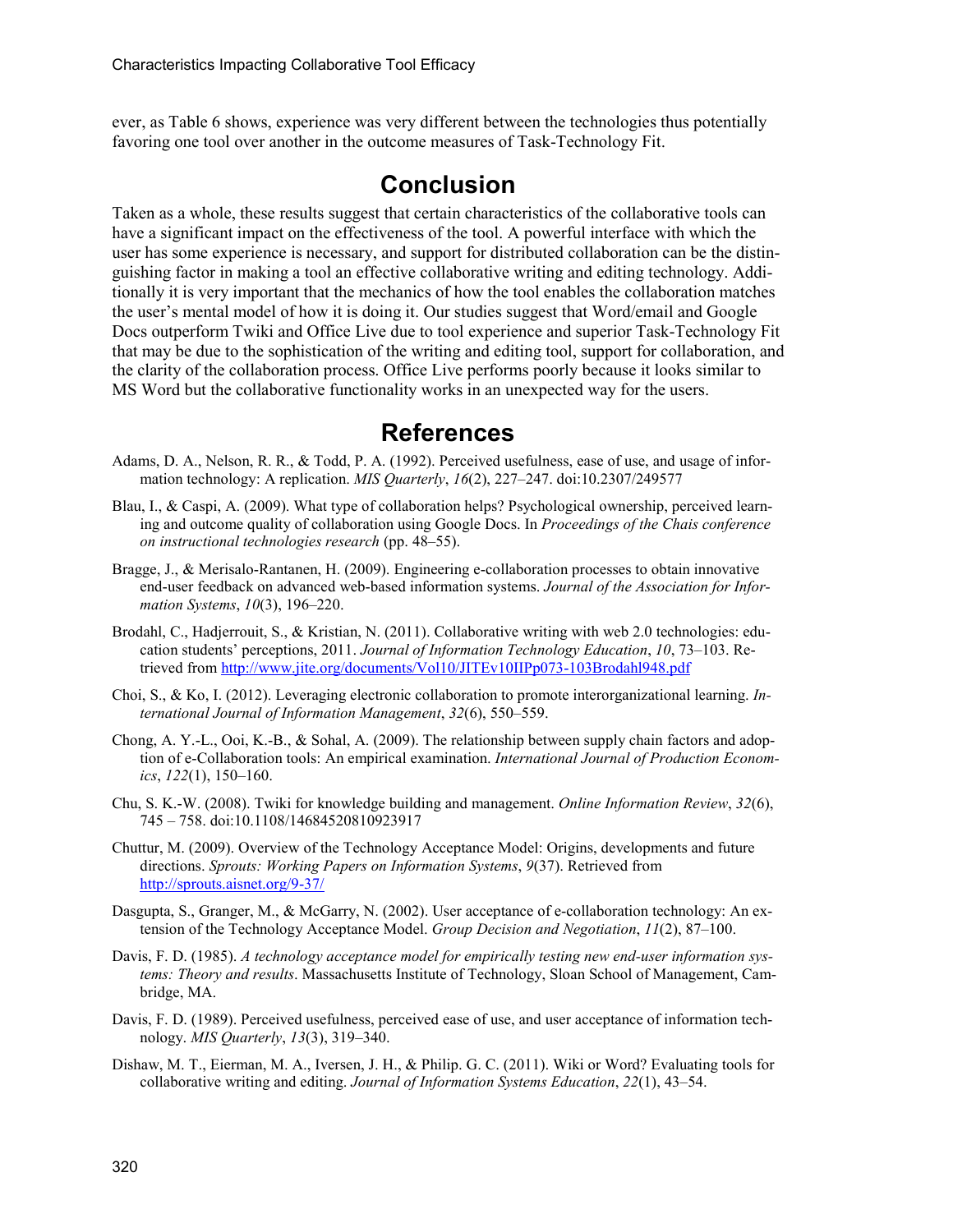- Dishaw, M. T., & Strong, D. (1999). Extending the technology acceptance model with task–technology fit constructs. *Information & Management*, *36*(1), 9–21.
- Frost & Sullivan. (2006). *Meetings around the world: The impact of collaboration on business performance (A Frost & Sullivan White Paper sponsored by Verizon Business and Microsoft)*. Verizon Business. Retrieved fro[m https://e-meetings.verizonbusiness.com/maw/pdf/MAW\\_white\\_paper.pdf](https://e-meetings.verizonbusiness.com/maw/pdf/MAW_white_paper.pdf)
- Garza, V., & Kock, N. (2007). Designing the user interface: Strategies for effective human-computer interaction. *International Journal of E-Collaboration*, *3*(2), 53.
- Gong, M., Xu, Y., & Yu, Y. (2004). An enhanced technology acceptance model for web-based learning. *Journal of Information Systems Education*, *15*(4), 365–374.
- Goodhue, D. (1995). Understanding user evaluations of information systems. *Management Science*, *41*(12), 1827–1844.
- Goodhue, D., & Thompson, R. (1995). Task-technology fit and individual performance. *MIS Quarterly*, *19*(2), 213–236.
- Grover, V., & Sengars, A. (1993). Re-examining perceived ease of use and usefulness: A confirmatory factor analysis. *Management Information Systems Quarterly*, *17*(4), 517–525.
- Hazari, S., North, A., & Moreland, D. (2008). Investigating pedagogical value of wiki technology. *Journal of Information Systems Education*, *20*(2), 187–198.
- Hertel, G., Geister, S., & Konradt, U. (2005). Managing virtual teams: A review of current empirical research. *Human Resource Management Review*, *15*(1), 69–95. doi:10.1016/j.hrmr.2005.01.002
- Kock, N. (2005). What is e-collaboration? *International Journal of e-Collaboration*, *1*(1), i–vii.
- Kock, N. (2008). Designing e-collaboration technologies to facilitate compensatory adaptation. *Information Systems Management*, *25*(1), 14–19. doi:10.1080/10580530701777115
- Kock, N., & Nosek, J. (2005). Expanding the boundaries of e-collaboration. *IEEE Transactions on Professional Communication*, *48*(1), 1–9.
- Lee, M. K., Cheung, C. M. K., & Chen, Z. (2005). Acceptance of internet-based learning medium: The role of extrinsic and intrinsic motivation. *Information & Management*, *42*(8), 1095–1104.
- Leuthold, C., Huber, C., & Plüss, A. (2012). Virtual project management: Introduction. *International Journal of Networking & Virtual Organisations*, *10*(2), 109–116.
- Markus, L. (1994). Electronic mail as the medium of managerial choice. *Organization Science*, *5*(4), 502– 527.
- Martins, L. L., & Kellermanns, F. W. (2004). A model of business school students' acceptance of a webbased course management system. *Academy of Management Learning and Education*, *3*(1), 7–26.
- Massey, P., Cronan, T., & Hendrickson, A. (1993). On the test-retest reliability of perceived ease of use scales. *Management Information Systems Quarterly*, *17*(2), 227–230.
- Mori, M. (1970). The uncanny valley. *Energy*, *7*(4), 33–35.
- Nosek, J. T., & McManus, M. (2008). Collaboration challenges: Bridging the IT support gap. *Information Systems Management*, *25*(1), 3–7.
- Orlikowski, W. J. (1993). Learning from Notes: Organizational issues in groupware implementation. *The Information Society*, *9*(3), 237–250. doi:10.1080/01972243.1993.9960143
- Padilla-Meléndez, A., Garrido-Moreno, A., & Del Aguila-Obra, A. R. (2008). Factors affecting ecollaboration technology use among management students. *Computers & Education*, *51*(2), 609–623.
- Parker, K. R., & Chao, J. T. (2007). Wiki as a teaching tool. *Interdisciplinary Journal of Knowledge and Learning Objects*, *3*, 57–72. Retrieved from [http://www.ijello.org/Volume3/IJKLOv3p057-](http://www.ijello.org/Volume3/IJKLOv3p057-072Parker284.pdf) [072Parker284.pdf](http://www.ijello.org/Volume3/IJKLOv3p057-072Parker284.pdf)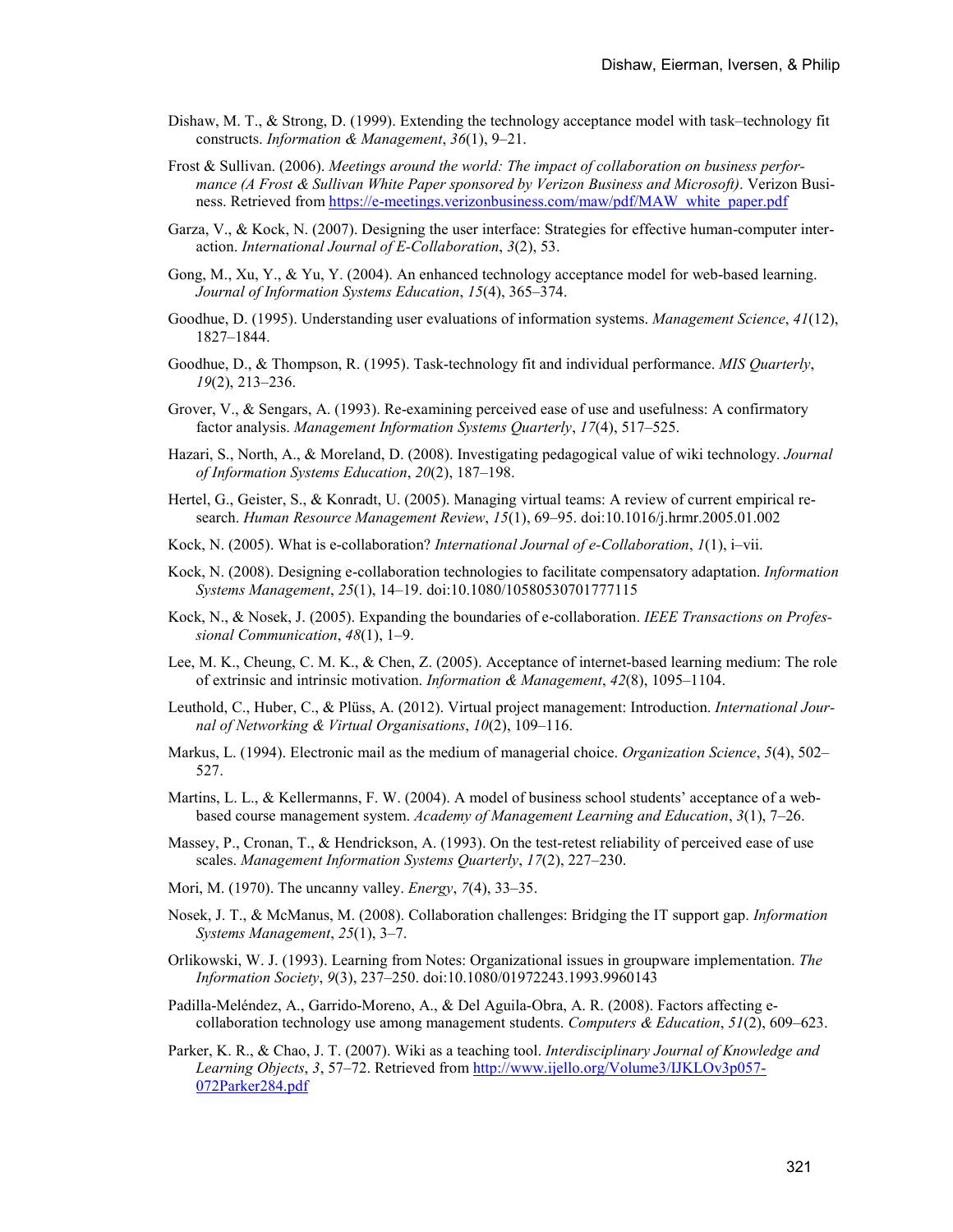- Rienzo, T., & Han, B. (2009). Microsoft or Google web 2.0 tools for course management. *Journal of Information Systems Education*, *20*(2), 123–127.
- Rosenzweig, E. D. (2009). A contingent view of e-collaboration and performance in manufacturing. *Journal of Operations Management*, *27*(6), 462–478.
- Saosaovaphak, A., Shee, H. K., & Sadler, I. (2009). Supply chain collaboration in distributor-dealer network. *IIMB Management Review (Indian Institute of Management Bangalore)*, *21*(2), 128–139.
- Selim, H. M. (2003). An empirical investigation of student acceptance of course websites. *Computers & Education*, *40*(4), 343–360.
- Sonnenwald, D. H. (2010). E-collaboration in modern organizations: Initiating and managing distributed projects. *Journal of the American Society for Information Science & Technology*, *61*(3), 633–634.
- Subramanian, G. H. (1994). A replication of perceived usefulness and perceived ease of use measurement. *Decision Sciences*, *25*(5/6), 863–873.
- Szajna, B. (1994). Software evaluation and choice: Predictive validation of the technology acceptance instrument. *MIS quarterly*, *18*(3), 319–324.
- Watson, R. T., Boudreau, M., York, P. T., Greiner, M., & Wynn, D. E. (2008). Opening the classroom. *Journal of Information Systems Education*, *19*(1), 75.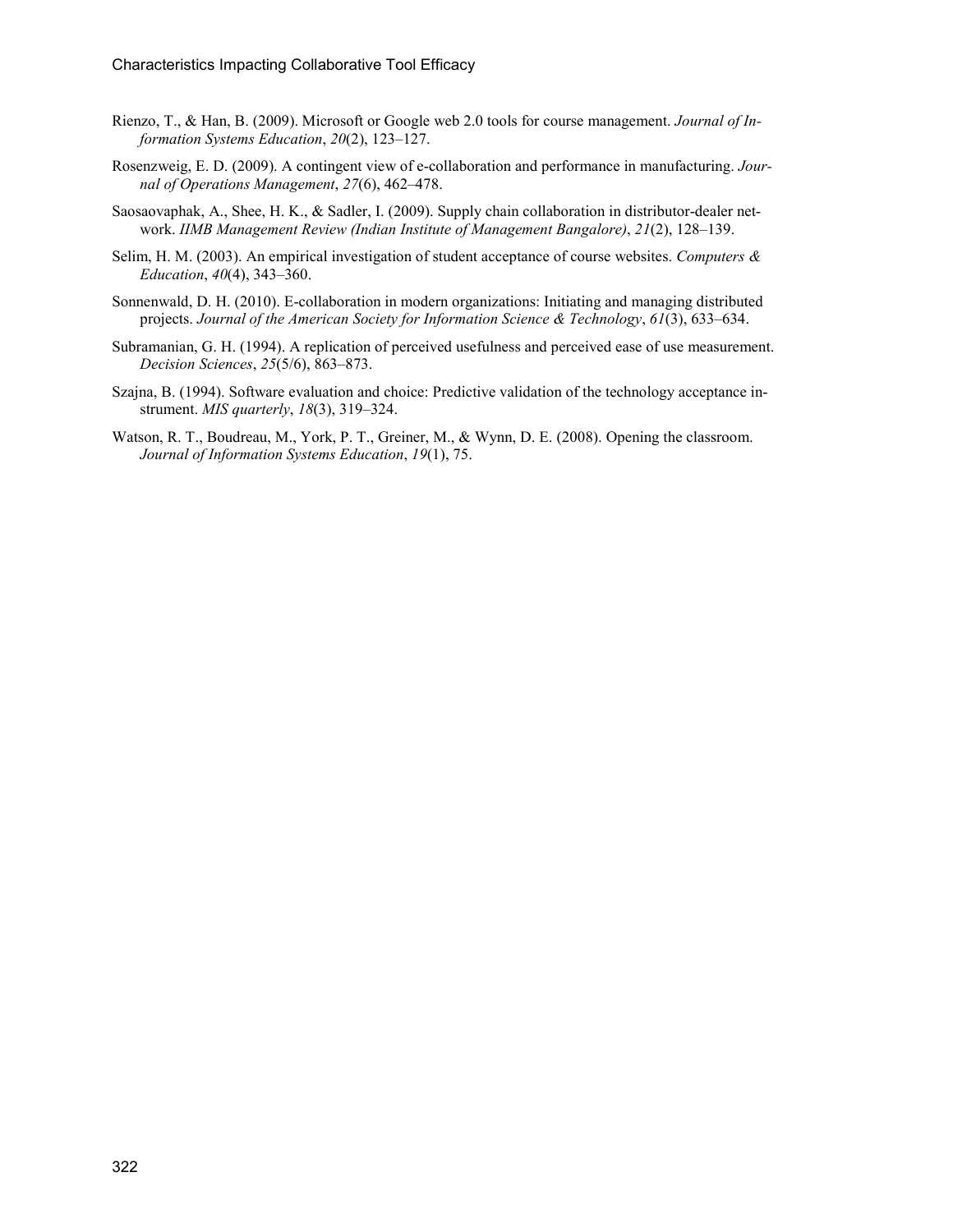# **Appendix A**

### *Construct Items*

#### **Knowledge Construct Items**

- I obtained information about changes to the document from data in the document itself.
- I made extensive use of my knowledge of the software with which the document was created.
- If I needed information to solve a problem, I knew where to look or who to ask.
- I asked someone for technical information about the designated software during this project.
- I consulted manuals to obtain information regarding Windows Operating System.
- I consulted manuals to obtain information about the software.
- I examined the document to obtain clues as to the quality of the paper.
- I obtained information about the paper being produced through examining the document.
- I learned a great deal about the topic of the paper by mentally processing the information provided in the document.
- I frequently consulted the software documentation.
- I learned a great deal about the topic by using the designated software tool.
- I had to weigh and evaluate a large volume of information about the document I was creating/editing.
- I had difficulty deciding which source of information to employ in attempting to solve a particular problem.

#### **Plan Construct Items**

- I had no difficulty in editing/changing the document.
- I did not have difficulty in figuring out how to create/edit the group paper.
- I frequently re-evaluated my plan of action with regard to completing the project.
- I had a number of choices to make regarding which source of information to consult in order to solve a particular problem.
- I frequently had alternative approaches to writing the document.

#### **Work Construct Items**

- I frequently made changes to the document in order to get feedback from other group members.
- I revised the document.
- I often evaluated other group members' changes to the document.
- I read the document and made additional changes as a result of my reading.

#### **Distributed Collaboration Effort Construct**

- I frequently e-mailed/text messaged my group to work on this document.
- I frequently e-mailed/text messaged my group to discuss this document.

#### **Face to Face Collaboration Effort Construct**

- I frequently met my group face to face to work on this document.
- I frequently met my group face to face to discuss this document.

#### **Ease of Use Construct Items**

- I found it easy to get the designated software to do what I wanted it to do.
- My interaction with the designated software was clear and understandable.
- I found the designated software to be flexible to interact with.
- I found the designated software easy to use.

#### **Usefulness Construct Items**

- Using the designated software enabled me to accomplish my tasks more quickly.
- Using the designated software enabled me to improve my performance on this project.
- Using the designated software increased my productivity on this project.
- Using the designated software enabled me to enhance my effectiveness on this project.
- Using the designated software made it easier to complete this project.
- I found the designated software useful in this project.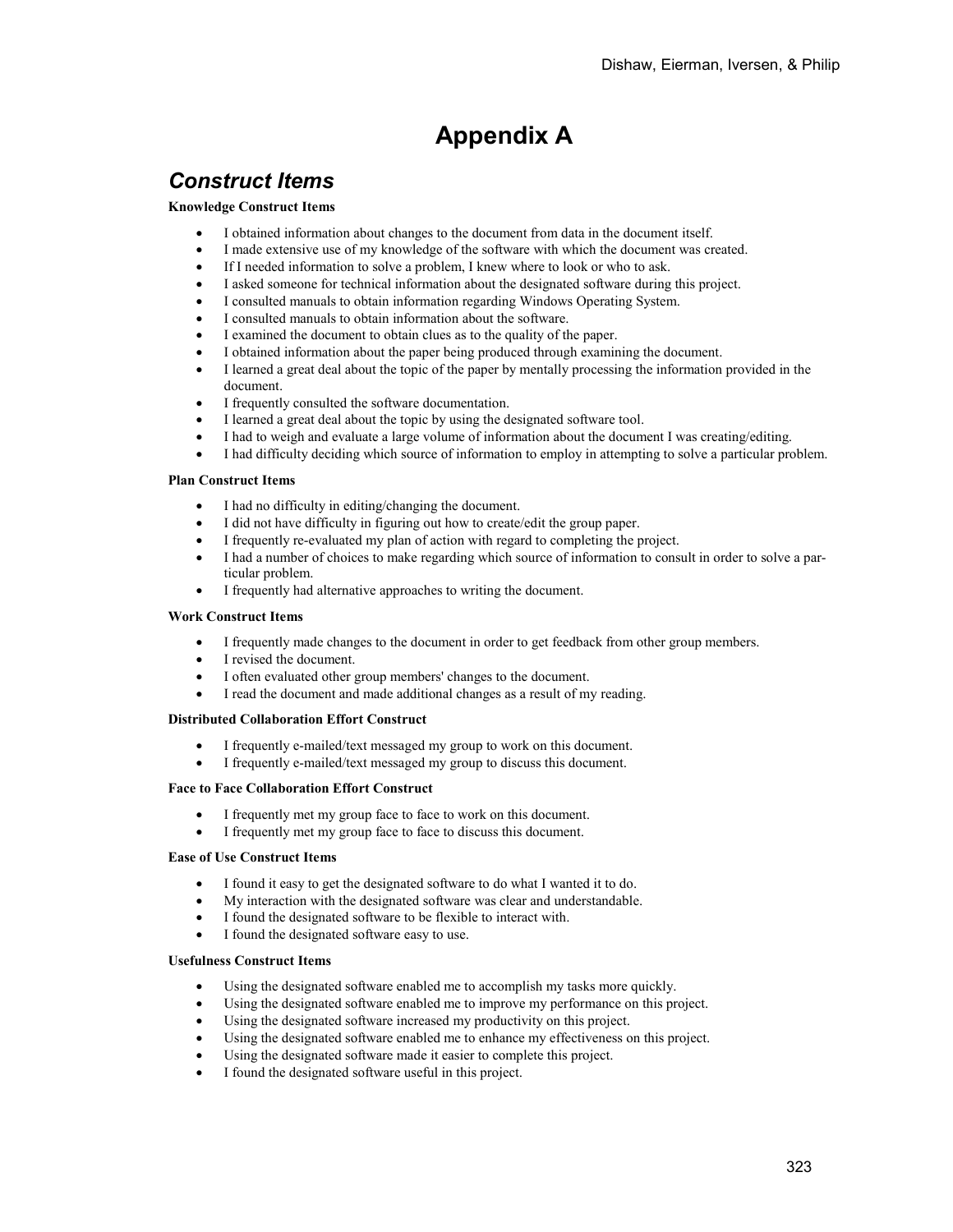#### **Technology Construct Items**

To what extent did the software environment available to you supply the following functions?

- Create and write text.
- Edit existing text.
- Share a text document among individuals.<br>• Track changes in the text document.
- Track changes in the text document.<br>• Identify the source of changes in the
- Identify the source of changes in the text document.

# **Appendix B**

| How frequently have you used a wiki to create or edit text? $(1-7)$                                                                                                                                                                                              |
|------------------------------------------------------------------------------------------------------------------------------------------------------------------------------------------------------------------------------------------------------------------|
| How familiar are you with wikis? (1-8)                                                                                                                                                                                                                           |
| How frequently have you used Google Docs to create or edit documents? (1-7)                                                                                                                                                                                      |
| How familiar are you with Google Docs? (1-8)                                                                                                                                                                                                                     |
| How frequently have you used Microsoft Office Live to create or edit documents? (1-7)                                                                                                                                                                            |
| How familiar are you with Microsoft Office Live? (1-8)                                                                                                                                                                                                           |
| How frequently have you used Microsoft Word to create or edit documents? (1-7)                                                                                                                                                                                   |
| How familiar are you with Microsoft Word? (1-8)                                                                                                                                                                                                                  |
| Please rank the technologies in terms of how easy the software is to use. Type 1 for the<br>easiest to use, 2 for second easiest, etc. Type '0' if you don't know or haven't used a tech-<br>nology.                                                             |
| Wiki                                                                                                                                                                                                                                                             |
|                                                                                                                                                                                                                                                                  |
| Google Docs                                                                                                                                                                                                                                                      |
| Microsoft Office Live                                                                                                                                                                                                                                            |
| Microsoft Word                                                                                                                                                                                                                                                   |
| Please rank the technologies in terms of how useful the technology is for creating and edit-<br>ing a paper with 3-4 people in a group. Type 1 for the most useful, 2 for second most use-<br>ful, etc. Type '0' if you don't know or haven't used a technology. |
| Wiki                                                                                                                                                                                                                                                             |
| Google Docs                                                                                                                                                                                                                                                      |
| Microsoft Office Live                                                                                                                                                                                                                                            |

**Questions for experience survey.**

Scale for "How Frequently have you used…

- 1. Never
- 2. Only a couple of times
- 3. once a month
- 4. 2-3 times per month
- 5. once a week
- 6. 2-3 times per week
- 7. daily

Scale for "How familiar are you with …"

- 1. Never heard of them
- 2. I have heard of them but don't really know what they are
- 3. I have heard of them but don't really know what they are
- 4. I know what they are
- 5. I know how to use them
- 6. I consider myself a proficient user
- 7. I consider myself an expert user
- 8. I and others consider me an expert